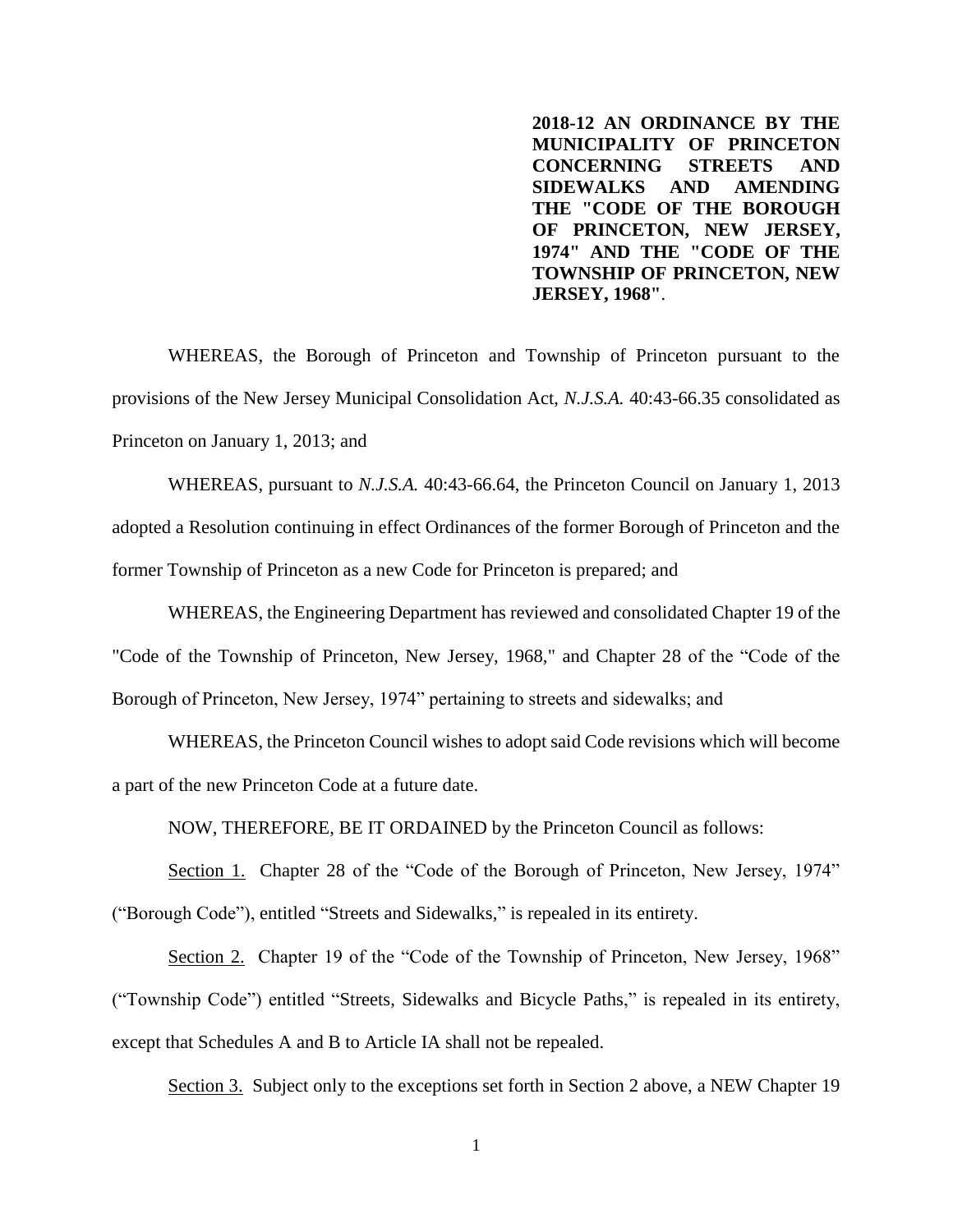of the "Township Code," entitled "Streets, Sidewalks, Bike Lanes and Shared Use Paths," as set forth on Exhibit A attached hereto and made a part hereof, is hereby adopted to set forth the provisions governing the streets and sidewalks and to replace the aforementioned provisions of Chapter 28 of the "Borough Code" and Chapter 19 of the "Township Code."

Section 4. Section 2-99 of the Borough Code, which sets forth fees in connection with street and sidewalk openings, shall be repealed and replaced with the following new title and language:

| Application Fee - When No Road \$100.00<br><b>Closure Required</b> |                                                  |
|--------------------------------------------------------------------|--------------------------------------------------|
| Application Fee – When Road \\$200.00<br><b>Closure Required</b>   |                                                  |
| <b>Municipal Restoration Fee</b>                                   | \$7.00 per square foot (min. charge)<br>\$400.00 |

**Sec. 2-99. Street and Sidewalk Opening and Occupation Fees.**

Section 5. Section 2-126 of the Township Code, which sets forth sidewalk and street opening fees in the former Township, and section 2-97 of the Borough Code, which sets forth occupation of right-of-way fees, are hereby repealed.

Section 6. All ordinances and resolutions or parts thereof inconsistent with this Ordinance are repealed.

Section 7. If any section, subsection, sentence, clause, phrase or portion of this Ordinance is for any reason held invalid or unconstitutional by any court of competent jurisdiction, such portion shall be deemed a separate, distinct, and independent provision, and such holding shall not affect the validity of the remaining portion thereof.

Section 8. This Ordinance shall take effect upon its final adoption and publication as provided for by law, and its provisions shall be applicable within Princeton upon taking effect and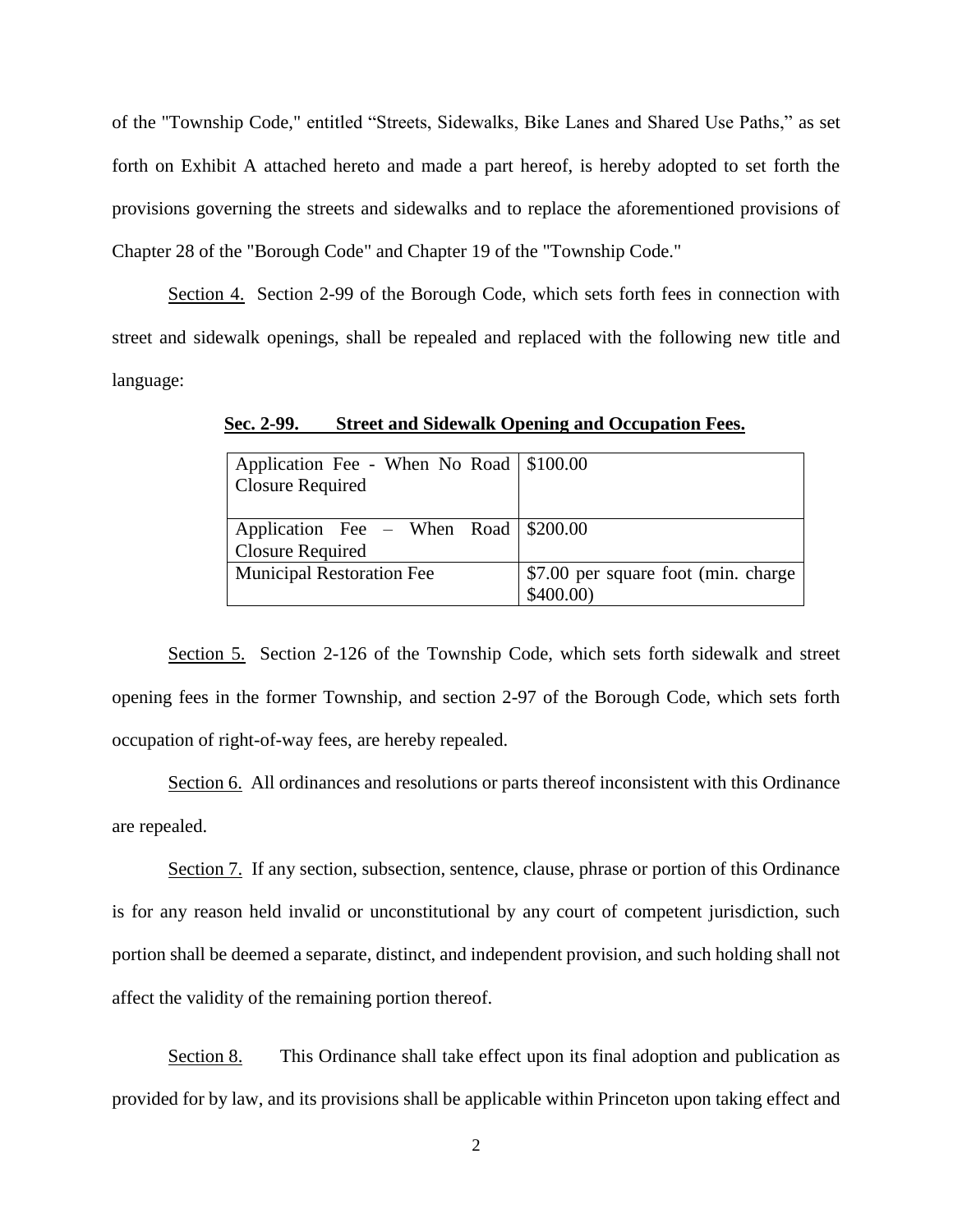shall become a part of the new Princeton Code once completed and adopted.

This ordinance is part of the ongoing process of merging and harmonizing the code provisions of former Princeton Borough and former Princeton Township into a new code for the consolidated municipality of Princeton. It consolidates and updates the standards governing repair, maintenance, construction and use of streets and sidewalks in Princeton.

The foregoing ordinance was introduced at a meeting of the Mayor and Council of Princeton held on April 23 2018 and will be further considered for final passage after a public hearing thereon at a meeting of said Mayor and Council to be held at the Princeton Municipal Building, Witherspoon Hall, 400 Witherspoon Street on May 21, 2018 which begins at 7:00 p.m.

Delores A. Williams

Deputy Municipal Clerk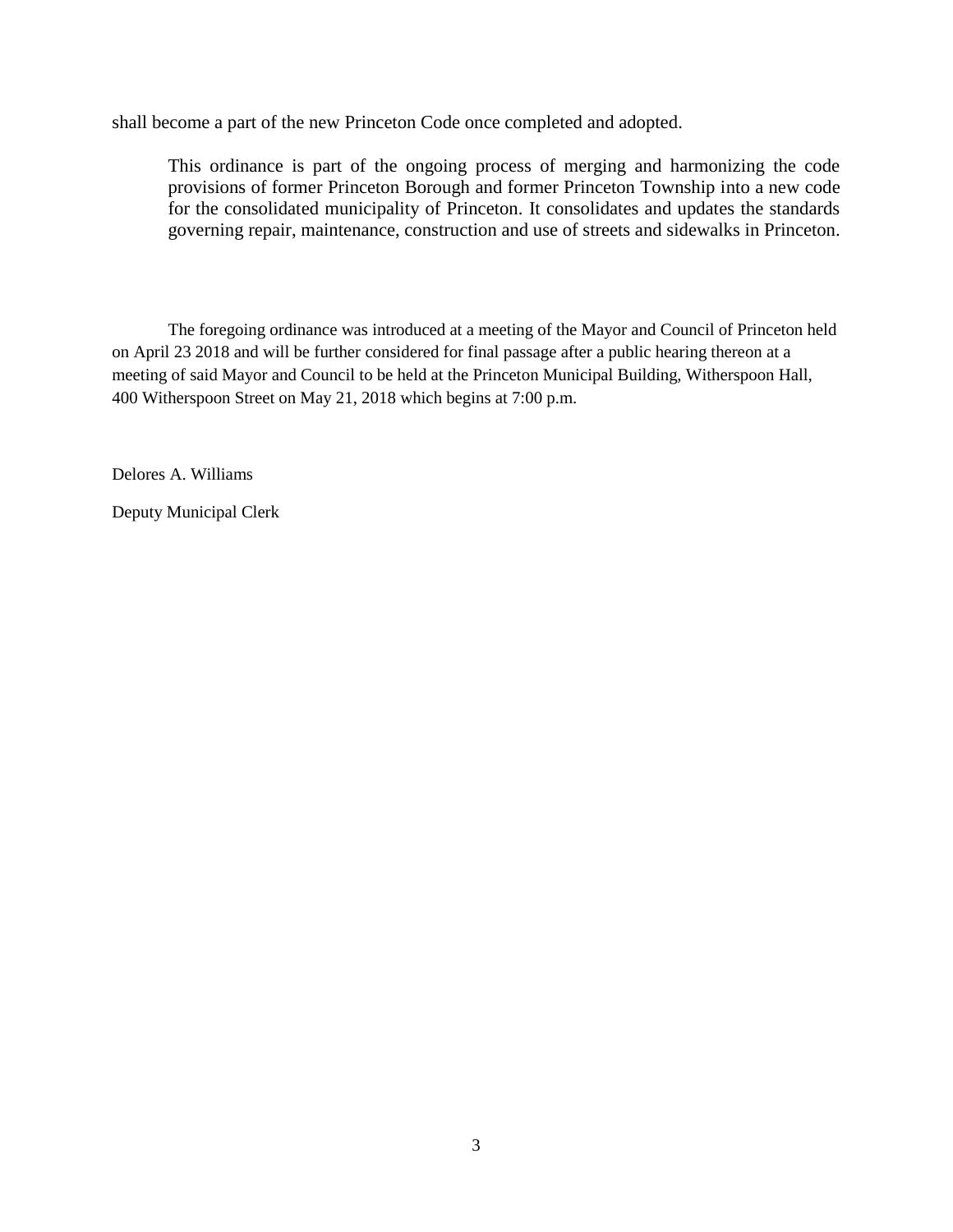#### **EXHIBIT A**

#### **CHAPTER 19. STREETS, SIDEWALKS, BIKE LANES AND SHARED USE PATHS.**

#### Article I. In General.

#### Sec. 19-1.1. Definitions.

 For the purposes of this chapter, the following words or phrases shall have the meanings respectively ascribed to them by this section:

Bicycle boulevard. A traffic-calmed street where bicyclists are afforded an enhanced level of safety and comfort.

 Bicycle lane or bike lane. A portion of roadway that has been designated for preferential or exclusive use by bicyclists by pavement markings and, if used, signs. It is intended for one-way travel, usually in the same direction as the adjacent traffic lane, unless designed as a contra-flow lane.

Debris. Leaves, branches, logs, ashes, dirt, litter or other material, including but not limited to bulky household waste, tires and construction debris as defined in section 10A-5 of the "Code of the Borough of Princeton, New Jersey, 1974", and yard waste.

Distributor. Any person, association of persons, firm or corporation, responsible, in whole or in part, jointly or severally, for placing, locating, installing or maintaining a newspaper vending machine in a public right-of-way or public place in the municipality of Princeton.

 Engineer or municipal engineer. The municipal engineer of the municipality of Princeton, or other person designated by the mayor and council of the municipality to act in that capacity.

 Newspaper, news periodical and news magazine. Any newspaper, periodical or magazine of general circulation as defined by general law; any newspaper, periodical or magazine duly entered with the Post Office Department of the United States, in accordance with federal statute or regulation; and any newspaper periodical or magazine filed and recorded with any recording officer as required by general law.

 Newspaper vending machine. Any machine, rack, self-service or coinoperated box, stand, rack, container, storage unit or any other dispenser installed, utilized and maintained for the purpose of offering for sale and distribution newspapers, news periodicals, news magazines and any other similar publications.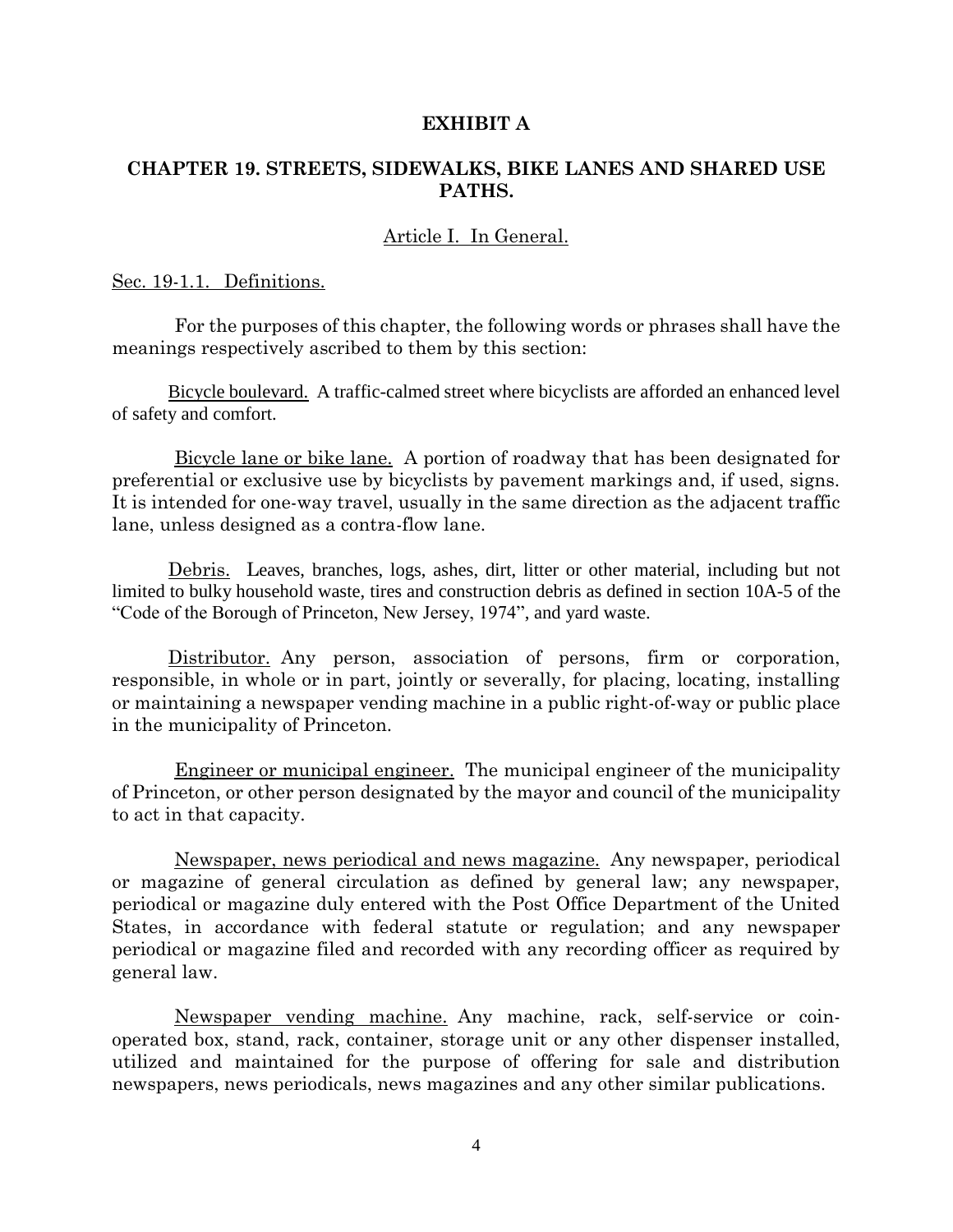Owner. A person who holds the legal title to the premises, or in event the premises are the subject of an agreement of sale or lease, whereby the control of the premises is vested in the vendee or lessee, such vendee or lessee shall be deemed the owner for the purposes of this chapter.

 Princeton Engineering Design Standards. The design standards as described in section 19-1.2A hereafter.

Highway. Every way or place of whatever nature open to the use of the public as a matter of right for purposes of travel, including sidewalks, curbs and gutters.

Roadway. As used in this chapter, that portion of any street or highway improved, designed or ordinarily used for vehicular traffic.

Shared lane. A lane of a roadway that is open to both bicycle and motor vehicle travel.

Shared use path. A bikeway physically separated from motor vehicle traffic by an open space or barrier and either within the highway right-of-way or within an independent right-of-way. Shared use paths may also be used by pedestrians, skaters, wheelchair users, joggers, and other non-motorized users. Most shared use paths are designed for two-way travel.

 Sidewalk. Any surface provided for the exclusive use of pedestrians, including the area between the curb of any street and the property line adjacent thereto, or, if there is no curb, the area between the edge of the street and the property line adjacent thereto, and shall include the public right-of-way along such street or sidewalk.

 Street. Any road, highway, public way, public alley, easement, sidewalk, shared use path or other right-of-way accepted or maintained by the municipality as a public street and dedicated to public use, as well as any state or county road or highway over which the municipality has acquired jurisdiction by agreement.

 Vehicle. Every device in, upon or by which any person or property is or may be transported upon a highway.

#### Sec. 19-1.2. Obstruction of streets, sidewalks, shared use paths, bike lanes, curbs, and gutters without approval; exceptions.

 (a) It shall be unlawful for any person to cause, place, maintain or continue, or cause to be placed, maintained or continued, any debris or obstruction of any kind upon any part of the public streets, sidewalks, shared use paths, curbs and gutters, of the municipality for any length of time whatsoever, unless as may be specifically permitted in accordance with this Code or other municipal ordinance, or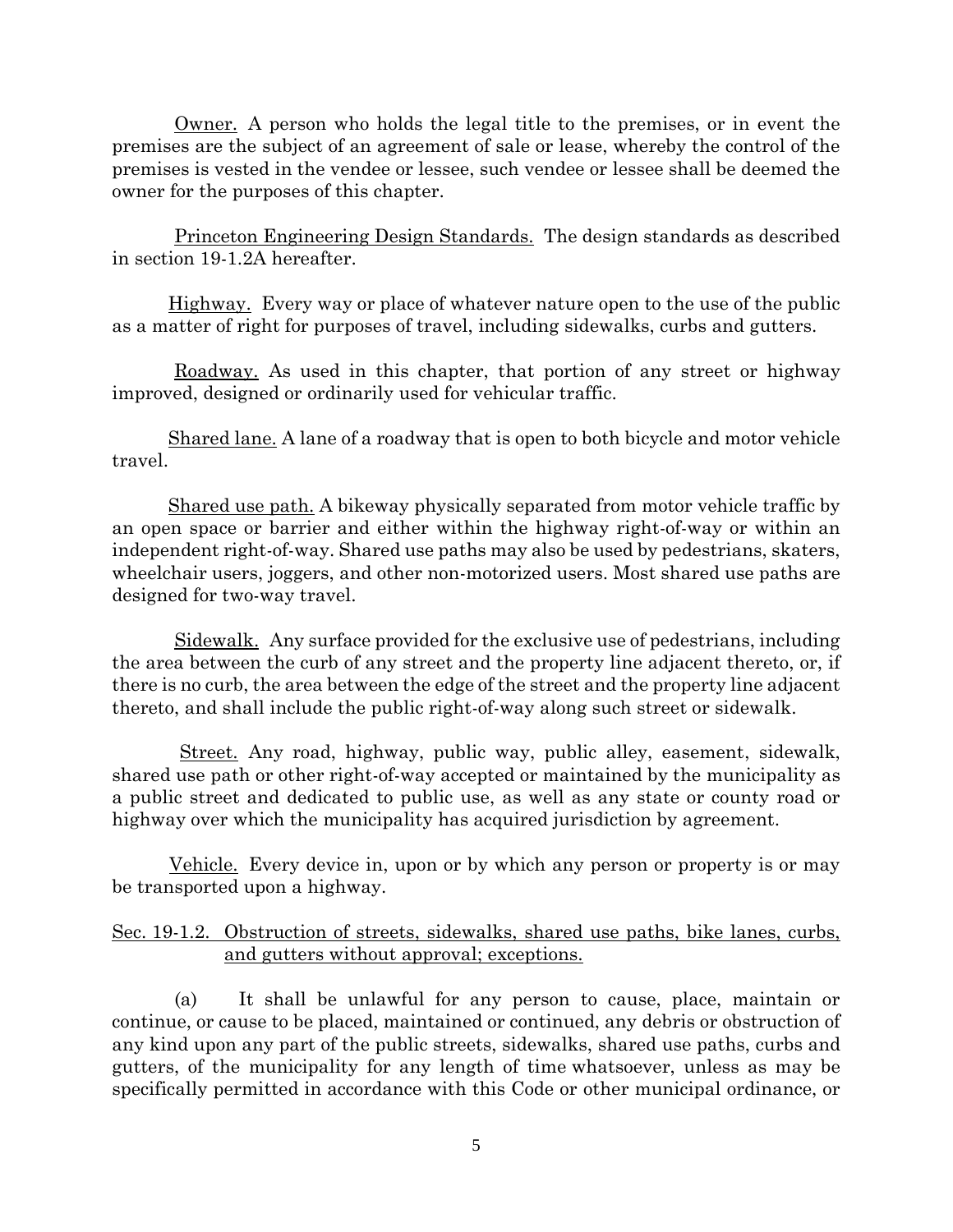upon receipt of the approval of the mayor and council. Such approval may be revoked at any time by the mayor and council. A change of ownership of the subject property will not require re-approval of the encroachment by the mayor and council. Particular restrictions shall be placed upon awnings, retaining walls, vaults, flower tubs, trash receptacles, exhaust vents and air-conditioning vents as set forth below. Any outdoor displays or advertisements in existence at the time of adoption of this ordinance must comply with the standards set forth herein, regardless of any prior approval which may have been given by the mayor and council for same.

 (1) Awnings must meet all requirements of the Uniform Construction Code. No sign, advertisement or object of any kind may be hung from an awning. Applicants seeking approval for awning installation at properties located in an Historic Preservation District must also make application to the historic preservation commission;

 (2) Applicants seeking approval for the installation of retaining walls, vaults, flower tubs, air-conditioning units, exhaust units and trash receptacles at properties located in an Historic Preservation District must also make application to the historic preservation commission. A change of ownership of the property will not require re-approval of the existing encroachment.

 (b) Exceptions. An approval from the mayor and council shall not be required in the following circumstances:

 (1) Outdoor displays of books, flowers, plants, vegetables and newspapers shall be permitted provided that the display shall not exceed a total length of thirty feet along the principal frontage or facade of the area occupied by the business, shall be placed within a distance of no more than thirty-six inches from the building face at any point along the building and that a minimum of five feet of an unobstructed sidewalk area must be maintained;

 (2) Where such obstruction is temporary and caused by the loading or unloading of goods, wares and merchandise to or from vehicles, and when such obstruction exists for no longer space of time as necessary and unavoidable for the purposes of transportation, a reasonable portion of the right-of-way may be so occupied;

 (3) Receptacles for garbage, refuse and recycling from property in the municipality when placed in accordance with the standards set forth in chapter 15 of the "Code of the Borough of Princeton, New Jersey, 1974";

 (4) Trash receptacles installed by establishments open to the public in accordance with this Code or other ordinance shall be permitted;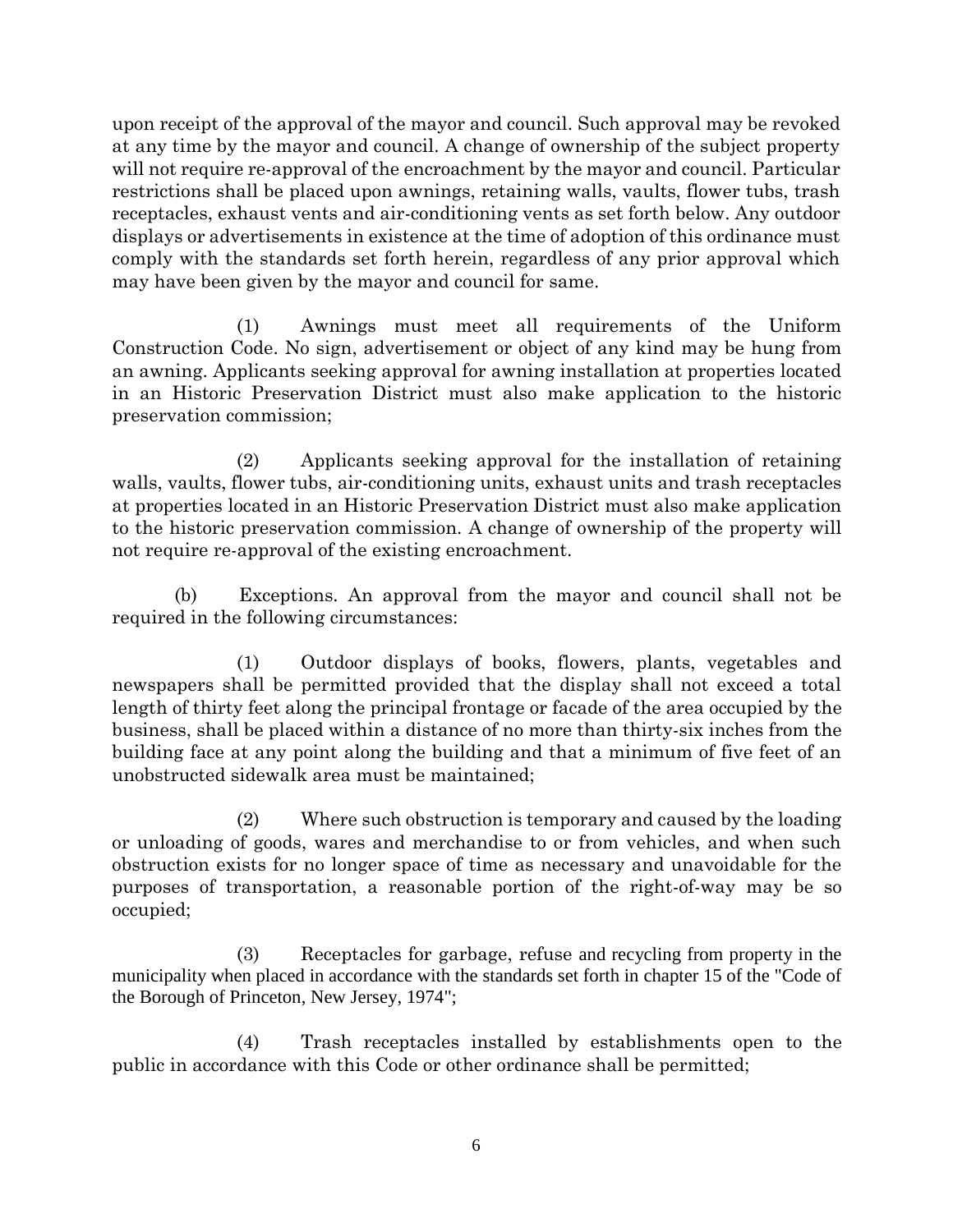(5) Temporary obstructions as may be placed or maintained by public utility corporations, or their agents or employees, in the maintenance, adjustment, repair or replacement of their service facilities pursuant to state law and existing easement agreements; and

 (6) Placement of a temporary free-standing advertisement sign in accordance with the appropriate provisions of this Code, including but not limited to section 17A-368 of the "Code of the Borough of Princeton, New Jersey, 1974".

(c) The following procedures shall apply in cases where any person has violated subsections  $19-1.2(a)$  or (b):

- (1) Issuance of summons and complaint (prior written notice not required):
	- a. In the event the debris creates a traffic or public safety hazard, or violates the provisions of the "Stormwater Management Planning Regulations," N.J.A.C. 7:8-1.1 *et seq*., the municipality may issue a complaint and summons returnable in municipal court without any prior notice to the violator; and
	- b. In such cases the debris may be removed by or under the direction of the municipal engineer, director of public works, or designee of one or both, and the cost of same shall be charged to the violator.
- (2) Issuance of summons and complaint (prior written notice required):
	- a. In the event of any violation of subsections 19-1.2(a) or (b) other than one identified in subsection  $19-1.2(c)(1)a$ . above, the municipality shall provide written notice to the violator that there is a violation of subsection 19-1.2(a) or (b) as appropriate prior to issuing a complaint and summons returnable in municipal court; and
	- b. Only if the violator shall refuse or neglect to remove the debris within seven days of the date of the written notice may the municipality issue a complaint and summons returnable in municipal court, without any required further notice to the violator; and
	- c. In such cases the debris may be removed by or under the direction of the municipal engineer, director of public works, or designee of one or both, and the cost of same shall be charged to the violator.
- (3) For each violation of this section, the violator shall be subject to such fines and other penalties as provided in section 1-6 of this Code. Repeat offenders shall be subject to additional fines and other penalties as provided in section 1-6 of this Code.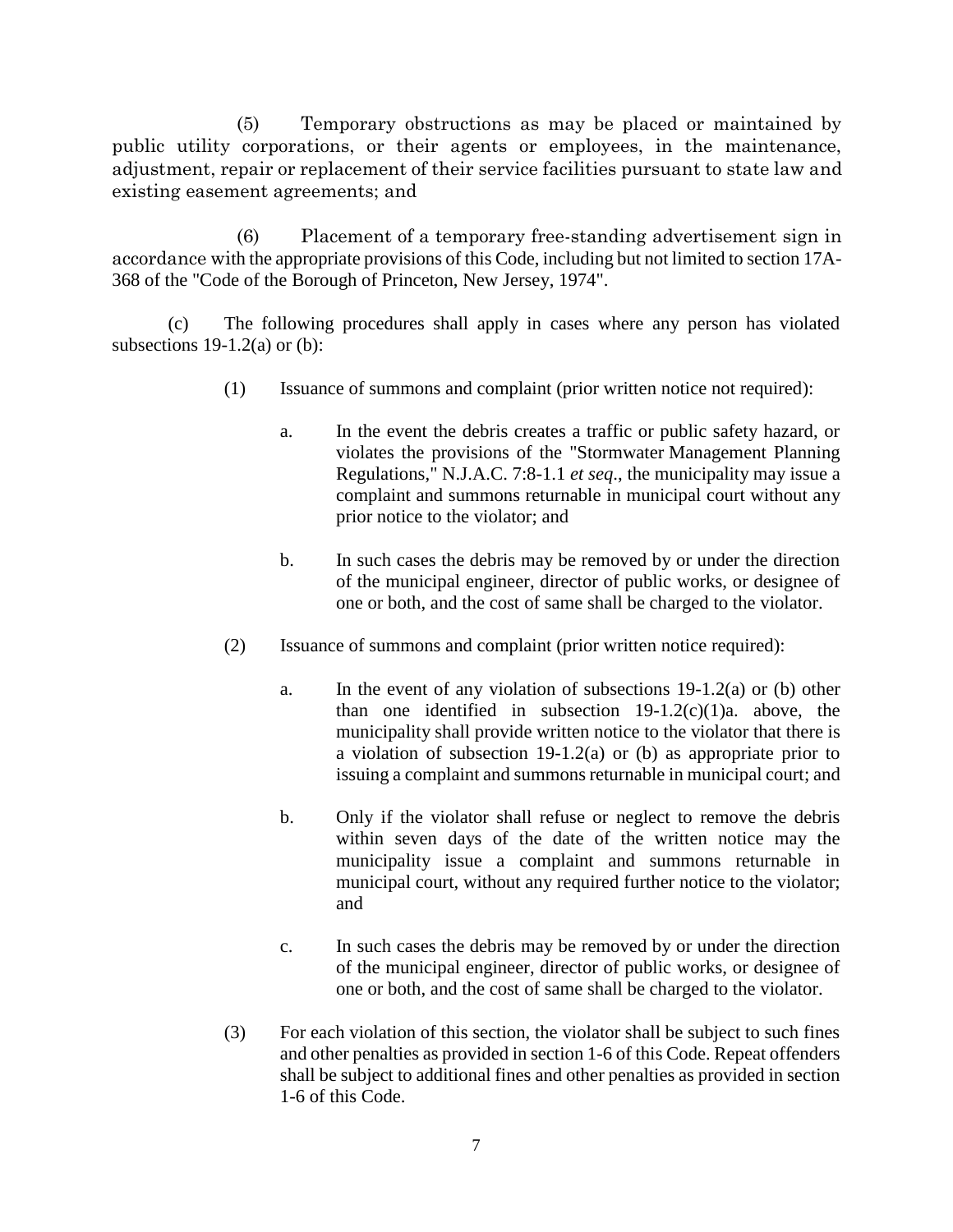## Sec. 19-1.2A Princeton Engineering Design Standards.

(a) The Princeton Engineering Department is authorized to use the current editions of the AASHTO Design Guides, NACTO Design Guides, "NJDOT Roadway Design Manual" and "State of New Jersey Complete Streets Design Guide," and their included reference publications, for the design of geometric improvements within the public right of way (collectively referenced in this section as the "Design Manuals"). As used in this section and chapter, the phrase "Princeton Engineering Design Standards" shall refer to the Design Manuals.

(b) The Princeton Engineering Design Standards are hereby adopted by reference and made a part of this Code. Said documents shall also be maintained in the office of the engineer for review and/or copying during the normal business hours of the municipality.

#### Article IA. Leaf, Branch and Log Collection Program.

Sec. 19-1.3. Introduction; intent.

(a) Princeton residents shall be permitted to dispose of leaves, branches and logs in accordance with the requirements set forth in this article.

(b) It shall be the municipality's policy to encourage residents to:

(1) Participate in the program described in this article; or

(2) To minimize the negative environmental and budgetary impacts of the leaf, branch and log program and to provide flexibility apart from the schedule, to compost, chip and/or mulch leaves, branches and logs on their own property; or

(3) Take leaves, branches and logs to the Lawrence Township Ecological Facility, or such other ecological facility that may be designated by the municipality, for disposal.

(c) The intent of this article is to:

(1) Keep Princeton's streets, roads, sidewalks, bike paths and public right-ofways free from debris for the safe passage of vehicles, including emergency vehicles, pedestrians and bicycles.

(2) Preserve and protect public property;

(3) Assist residents in the disposal and removal of leaves, branches and logs in an orderly and organized fashion; and

(4) Satisfy Princeton's stormwater management planning requirements.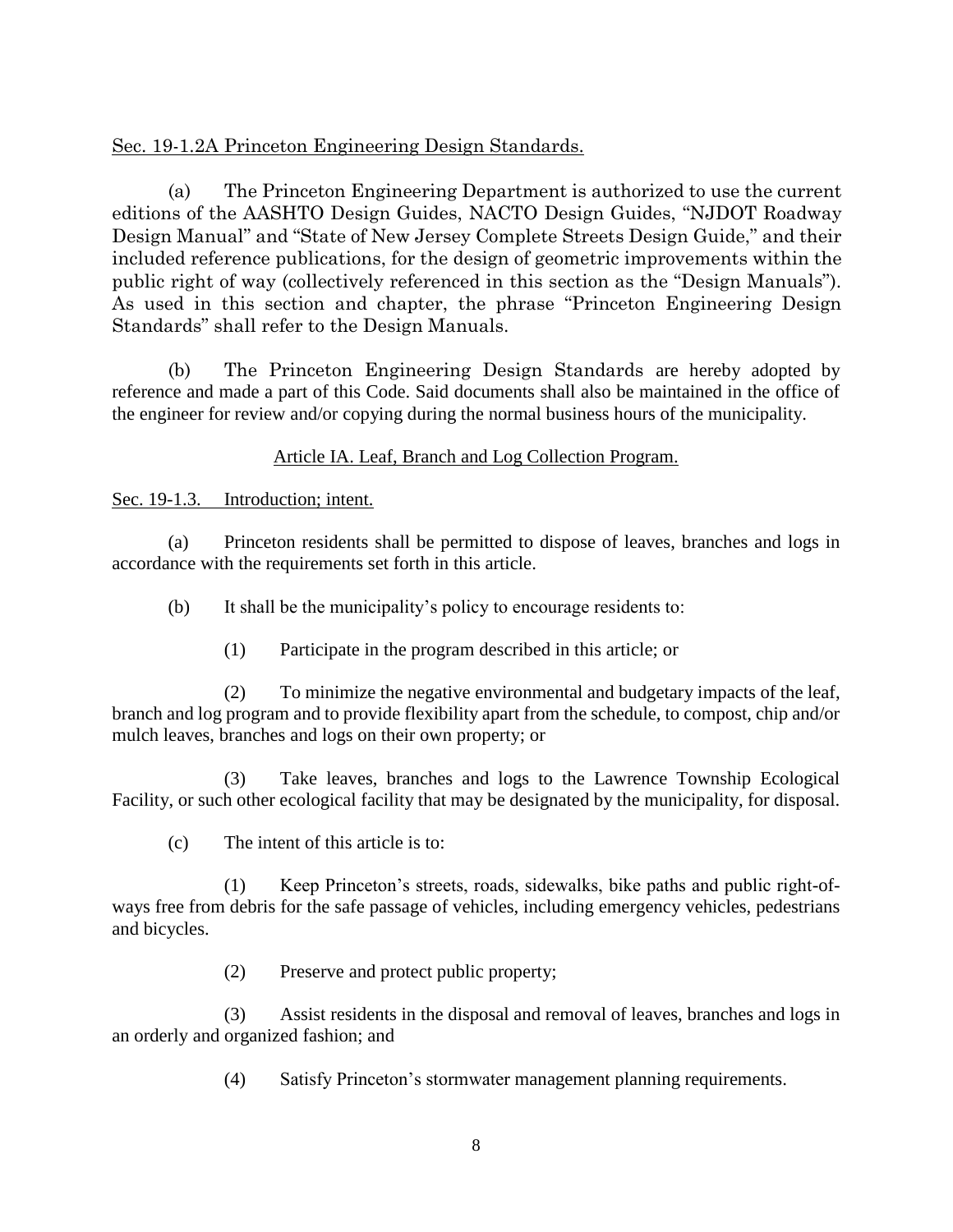#### Sec. 19-1.4. Division of municipality into sections for collection; notification of sections and collection schedules; report to mayor and council.

For purposes of collection under this article, the municipality shall be divided into several sections. The director of infrastructure and operations shall determine the identity, quantity and location of these sections. The director shall designate the sections annually and may also amend the identity, quantity or location of sections as may be necessary. The director's exercise of authority under this section shall be subject to the administrator's approval. The director shall also report the designated collection sections and corresponding schedule to the mayor and council annually.

#### Sec. 19-1.5. Leaf collection schedule and requirements.

(a) The municipality will collect leaves along residential roadways and streets between the months of March and December. The director of infrastructure and operations shall determine the leaf collection schedule annually, specifying type of pick up (loose vs. bagged) and frequency of collection, and may also amend said schedule as may be necessary, subject to the approval of the administrator.

(b) Leaves shall be left for collection as follows:

(1) Leaves must be placed in piles (referred to as "loose leaves") or in biodegradable paper bags (referred to as "bagged leaves").

- (2) Requirements for collection of loose leaves:
	- a. Loose leaves shall be left out for the municipality's collection by placing the pile(s) on the paved roadway adjacent to the curb or the beginning of the paved roadway and extending no more than three feet from the curb or if there is no curb, no more than three feet from where the paved roadway begins.
	- b. Loose leaves shall not be left on any sidewalk, bike path, bike lane, or walkway, over utility boxes such as gas and water shutoffs or sewer clean-outs or within ten feet of any storm sewer inlet or fire hydrant.
	- c. Loose leaves shall be left out for collection prior to the start of the scheduled collection week, but not more than seven days prior to its start. For purposes of this section, "start of the scheduled collection week" shall mean 7:00 A.M. on Monday and "collection week" shall mean Monday through Friday.
- (3) Requirements for collection of bagged leaves:
	- a. Bagged leaves shall be left out for the municipality's collection by placing the bag(s) on the edge of the roadway. For purposes of this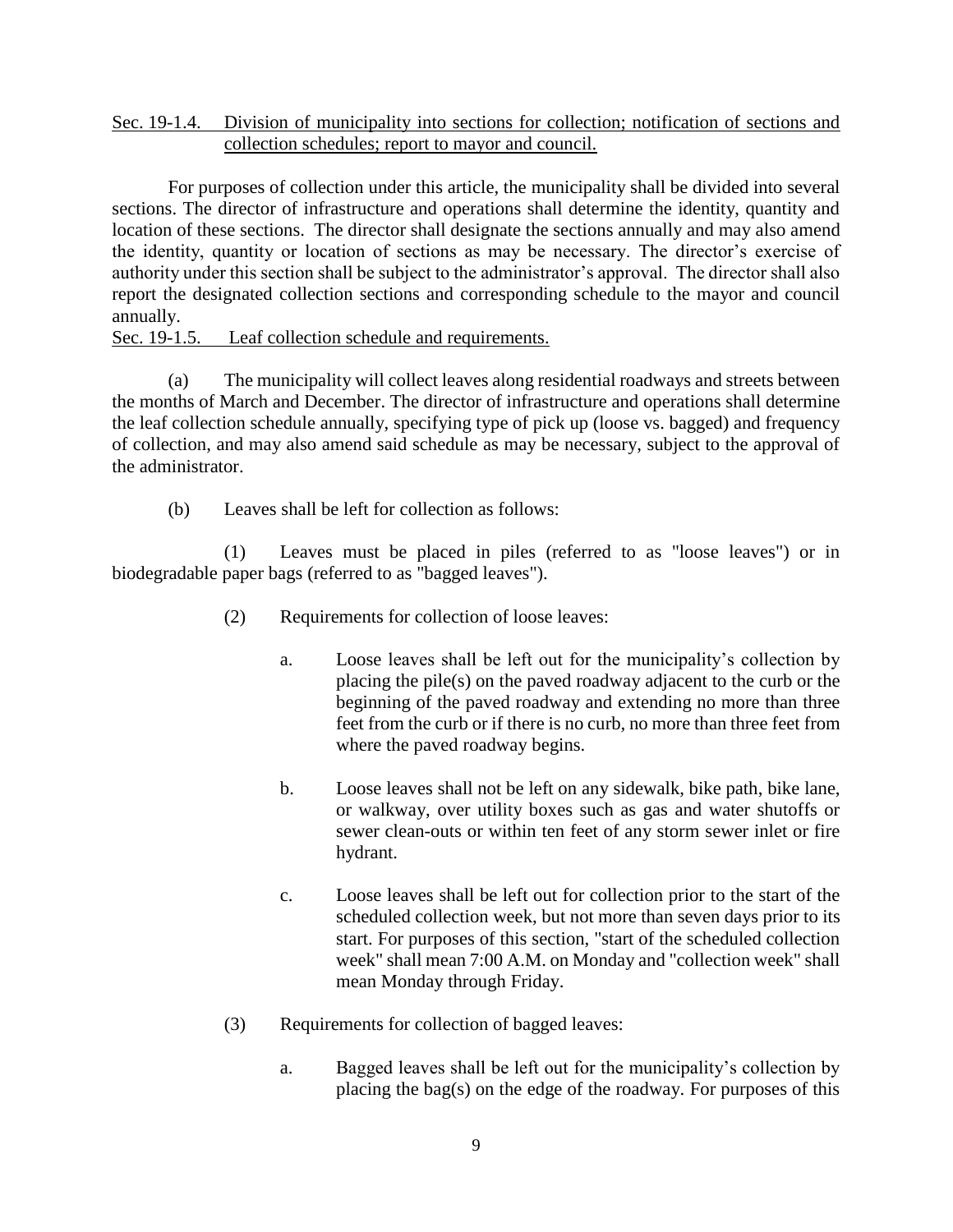paragraph, "on the edge of the roadway" shall refer to the grass (or dirt area if no grass) that is immediately adjacent to the paved roadway but shall not mean the paved roadway itself or on the curb.

- b. Bagged leaves shall not be left on any sidewalk, bike path, bike lane, or walkway, over utility boxes such as gas and water shutoffs or sewer clean-outs or within ten feet of any storm sewer inlet or fire hydrant.
- c. Bagged leaves shall be left out for collection prior to the start of the scheduled collection week, but not more than seven days prior to its start. For purposes of this section, "start of the scheduled collection week" shall mean 7:00 A.M. on Monday and "collection week" shall mean Monday through Friday.

(c) Also refer to Schedules A and B attached hereto for a summary and illustration, respectively, of the requirements of this section.

(d) Notwithstanding the above, leaves may be taken to the Lawrence Township Ecological Facility, or such other ecological facility that may be designated by the municipality, for disposal. Leaves may also be disposed of on an owner's property, such as in wooded areas if practicable.

## Sec. 19-1.6. Branch and log collection.

(a) The municipality will collect branches and logs along residential roadways and streets during the spring and fall each year and such other times that may be deemed necessary by director of infrastructure and operations, such as after major storm events. The director of infrastructure and operations shall determine the branch and log collection schedule annually and may also amend said schedule as may be necessary, subject to the approval of the administrator.

(b) Branches shall be left out for collection as follows (per each scheduled collection day):

(1) Branches shall be placed in separate untied bundles or piles and left for collection by placing the bundle(s) or pile(s) on the paved roadway adjacent to the curb or the beginning of the paved roadway and extending no more than three feet from the curb or if there is no curb, no more than three feet from where the paved roadway begins.

(2) Branches must be cut no longer than three feet in length and no larger than four inches in diameter.

(3) Bundles and piles of branches may be no greater in size than three feet in length, three feet in width and three feet in height.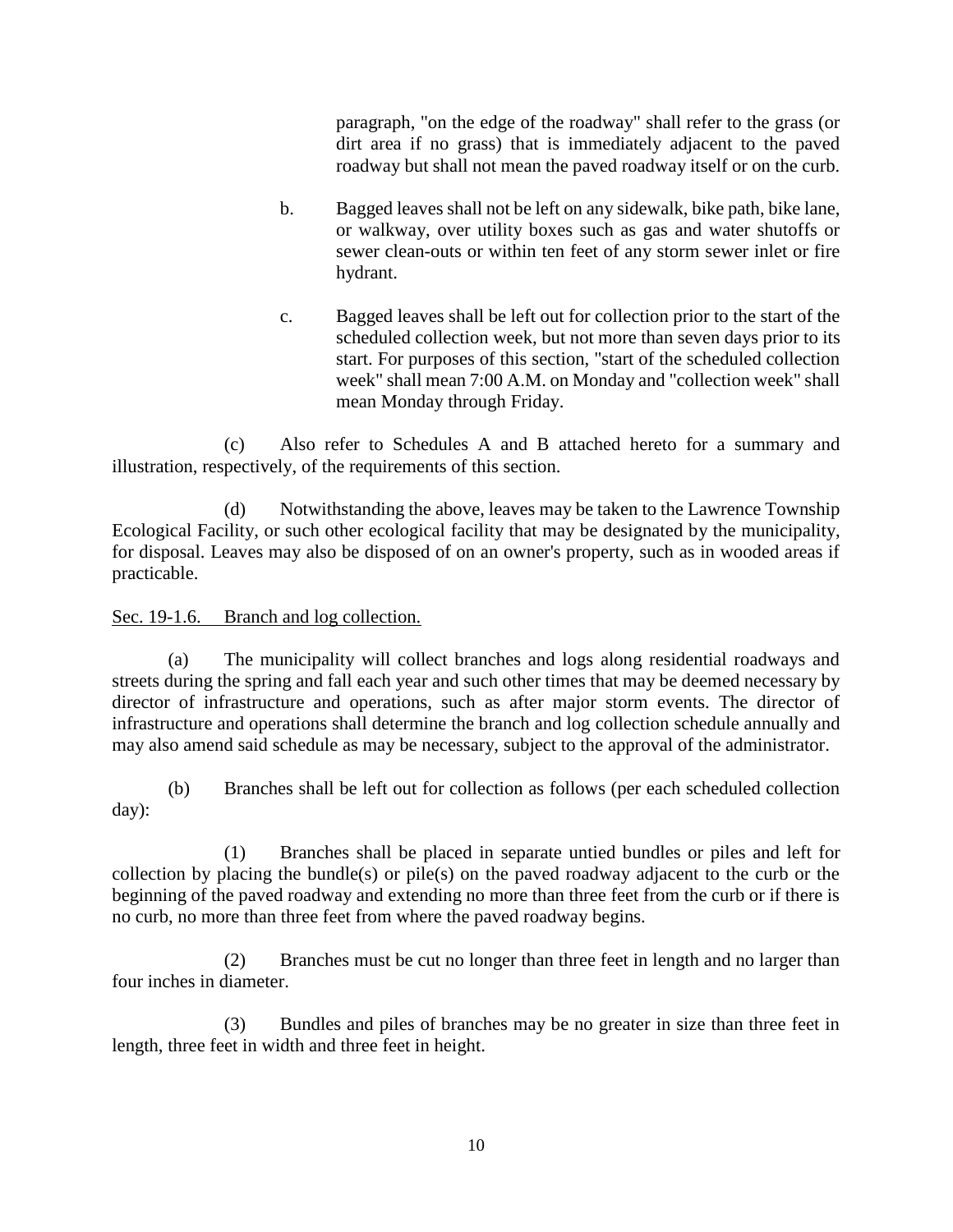(4) Branches may not be placed on any sidewalk, bike path, bike lane, or walkway, over utility boxes such as gas and water shutoffs or sewer clean-outs or within ten feet of any storm sewer inlet or fire hydrant.

(5) Branches shall be left out for collection prior to the start of the scheduled collection week, but not more than seven days prior to its start. For purposes of this section, "start of the scheduled collection week" shall mean 7:00 A.M. on Monday and "collection week" shall mean Monday through Friday.

(c) Logs shall be left out for collection as follows (per each scheduled collection day):

(1) Logs shall be placed in separate untied bundles or piles and left for collection by placing the bundle(s) or pile(s) on the paved roadway adjacent to the curb or the beginning of the paved roadway and extending no more than three feet from the curb or if there is no curb, no more than three feet from where the paved roadway begins.

(2) Logs must be cut no longer than three feet in length and no larger than six inches in diameter.

(3) Bundles and piles of logs shall be no greater in size than three feet in length, three feet in width and three feet in height.

(4) A maximum amount of three bundles or piles of logs per property may be left for collection.

(5) Logs may not be placed on any sidewalk, bike path, bike lane, or walkway, over utility boxes such as gas and water shutoffs or sewer clean-outs or within ten feet of any storm sewer inlet or fire hydrant.

(6) Logs shall be left out for collection prior to the start of the scheduled collection week, but not more than seven days prior to its start. For purposes of this section, "start of the scheduled collection week" shall mean 7:00 A.M. on Monday and "collection week" shall mean Monday through Friday.

(d) Also refer to Schedules A and B attached hereto for a summary and illustration, respectively, of the requirements of this section.

(e) Notwithstanding the above, branches and logs (not greater than six inches in diameter) may be taken to the Lawrence Township Ecological Facility, or such other ecological facility that may be designated by the municipality, for disposal. Branches and logs may also be disposed of on an owner's property, such as in wooded areas if practicable.

Sec. 19-1.7. Responsibility of municipality to pick up leaves, branches and logs not left in accordance with program requirements or left on private property.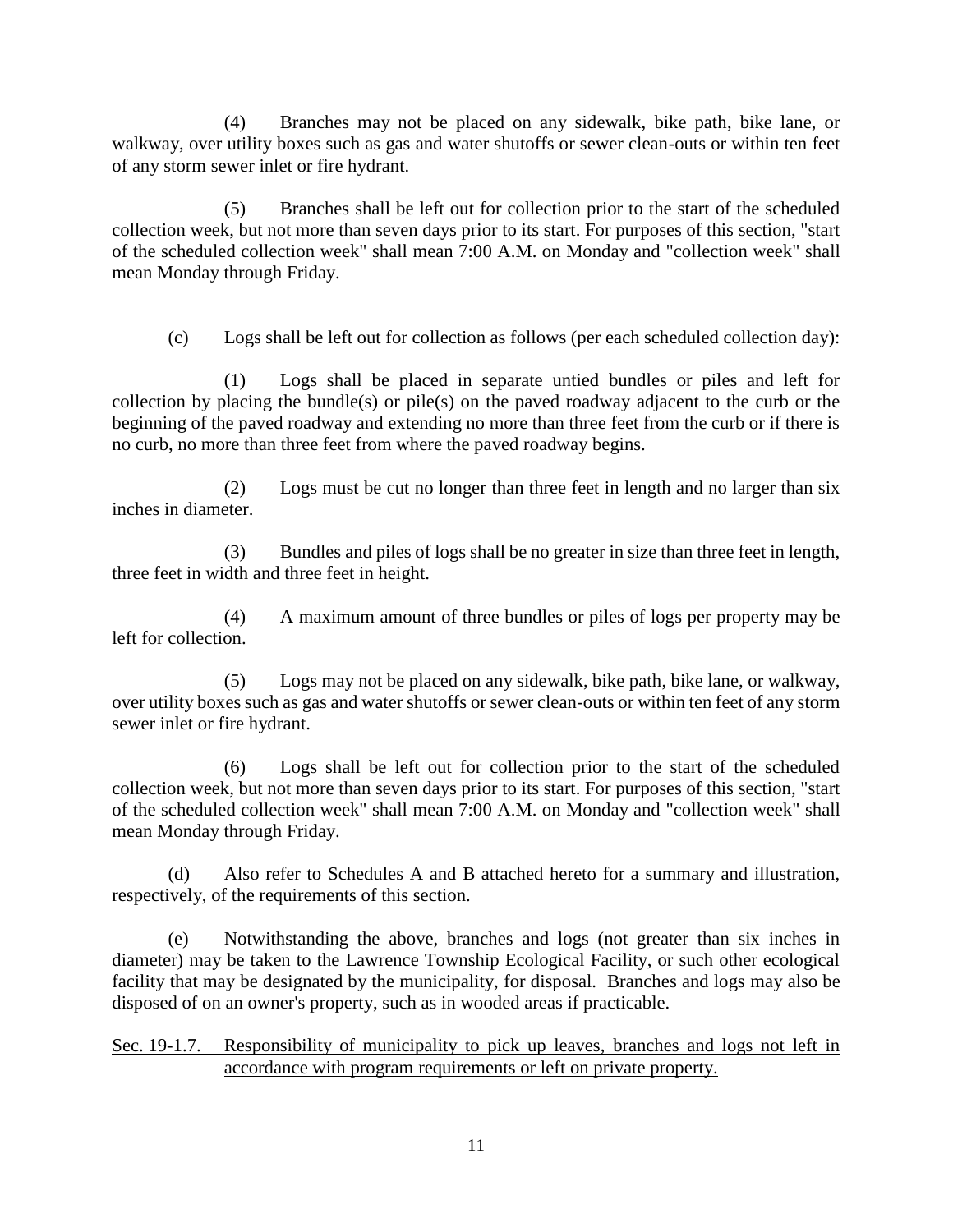The municipality will not be responsible for:

(a) Collecting leaves, branches or logs left within any public right-of-way if not done in accordance with the requirements of this article, except as provided in section 19-1.1 of this chapter; or

(b) Collecting any leaves, branches or logs left on any private property, except as provided in section 15-2 of the "Code of the Borough of Princeton, New Jersey, 1974."

#### Sec. 19-1.8. Enforcement, violations and penalties.

(a) The provisions of this article shall be enforced by the department of infrastructure and operations and police department.

(b) Any person violating the provisions of this article shall be subject to such fines and other penalties as set forth in section 1-6 of this Code.

## Article II. Newspaper Vending Machines.

## Sec. 19-2.1. Newspaper vending machines - special permit required; standards; approval by mayor and council.

 (a) Special permit required. It shall be unlawful for any distributor to erect, place, maintain or operate on any street or sidewalk or in any other public way or place in the municipality any newspaper vending machine without first having obtained a special permit from the municipal clerk, approved by the mayor and council in accordance with the standards and time period set forth below.

(b) Application for special permit.

 (1) Any distributor who desires to install and maintain a newspaper vending machine on public property along the streets and sidewalks within the municipality shall make an application for a permit, in writing, to the municipal clerk on such forms as shall be provided by the office of the municipal clerk. Said application shall specify: the name, address and telephone number of the applicant; the proposed specific location of the newspaper vending machine(s); the location of any existing newspaper vending machines within the municipality belonging to said applicant, including the date each was installed; and shall be signed by the applicant or the applicant's authorized representative.

 (2) Any distributor having a newspaper vending machine which is already located or installed in whole or in part on any public sidewalk or public rightof-way within the municipality on the effective date of this section shall, within thirty days from the effective date hereof, file an application for a special permit, unless said distributor has already obtained similar approval from the mayor and council for the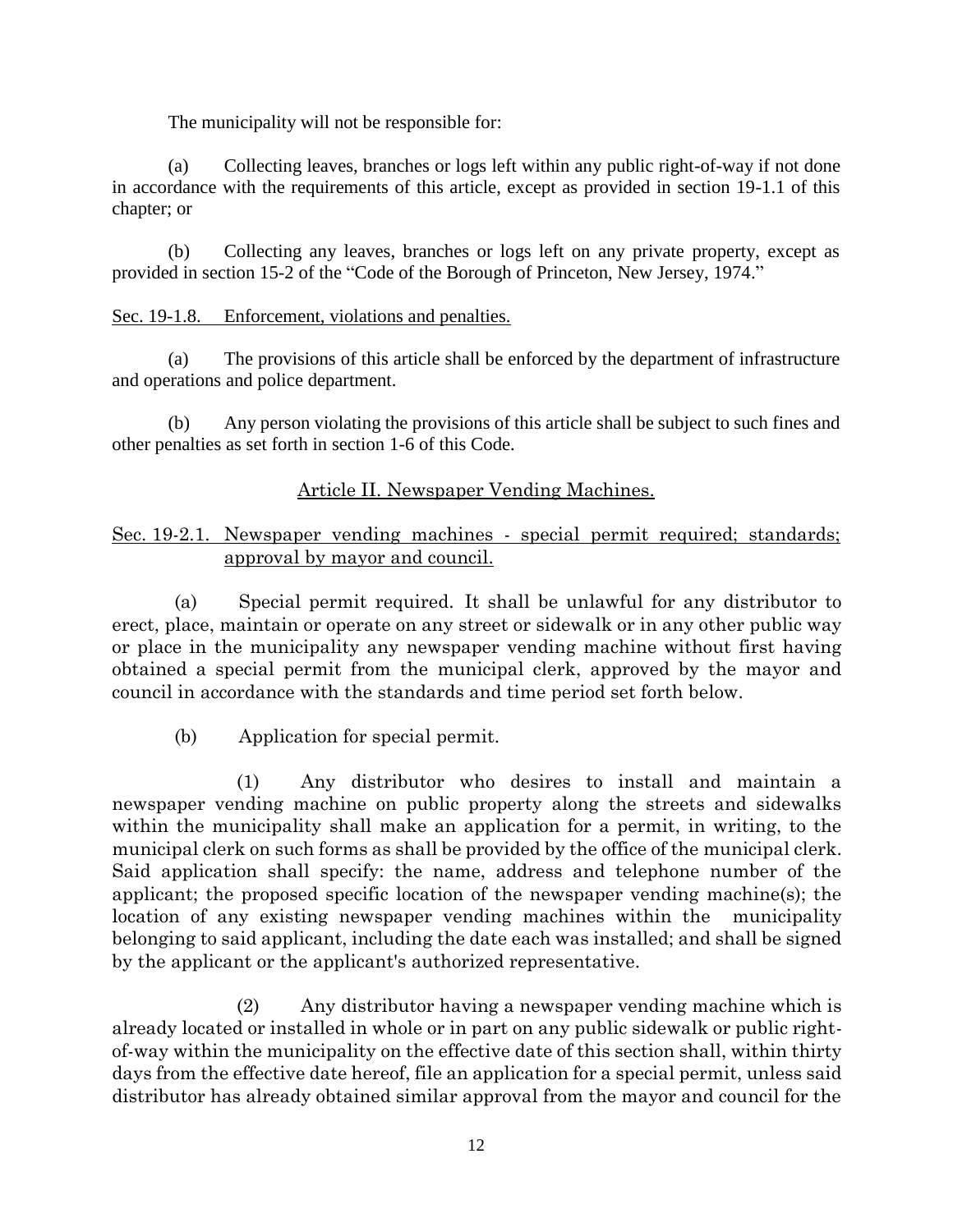installation and use of a newspaper vending machine at a specified location in the municipality.

 (3) Each distributor shall have a duty to promptly notify the municipal clerk of any changes in the information provided in its application.

 (c) Standards for issuance of permit. The mayor and council shall issue a special permit if the proposed location and character of the newspaper vending machine complies with the requirements of sections 19-2.2 and 19-2.3.

(d) Time to act on application; statement of reasons.

 (1) The mayor and council shall either grant or deny an application for a special permit to install and maintain a newspaper vending machine at the location specified in the application at a regular meeting held no later than thirty days from receipt of a completed application by the municipal clerk. At that meeting the mayor and council shall state with particularity the reasons for its decision to grant or deny the application, including, in the case of a denial, the specific provisions of sections 19-2.2 and 19-2.3 which the application fails to meet.

 (2) The mayor and council shall grant or deny applications for a special permit in the order from which a completed application is received by the municipal clerk.

 (e) Fees. A permit fee in the amount of twenty-five dollars for the first newspaper vending machine installed by a distributor and ten dollars for each additional newspaper vending machine shall be paid upon submission of an application for a special permit. No application shall be deemed complete unless it is accompanied by the required permit fee.

 (f) Annual renewal. Any permit issued hereunder shall be valid for a period of one year from the date of issuance thereof and shall be renewable upon the payment of an annual fee in the amount of twenty-five dollars, which shall be accompanied by written confirmation that the location of the newspaper vending machine has not been changed.

 (g) The purpose of the initial permit fee required in subsection (e) and the annual renewal fee required by subsection (f) is to offset the costs of administration, inspection and enforcement of the provisions of sections 19-2.1 to 19-2.5 of this article.

# Sec. 19-2.2. Same - standards for installation, maintenance and operation.

 Any newspaper vending machine which in whole or in part rests upon, in or over any public sidewalk or public right-of-way or which projects onto, into or over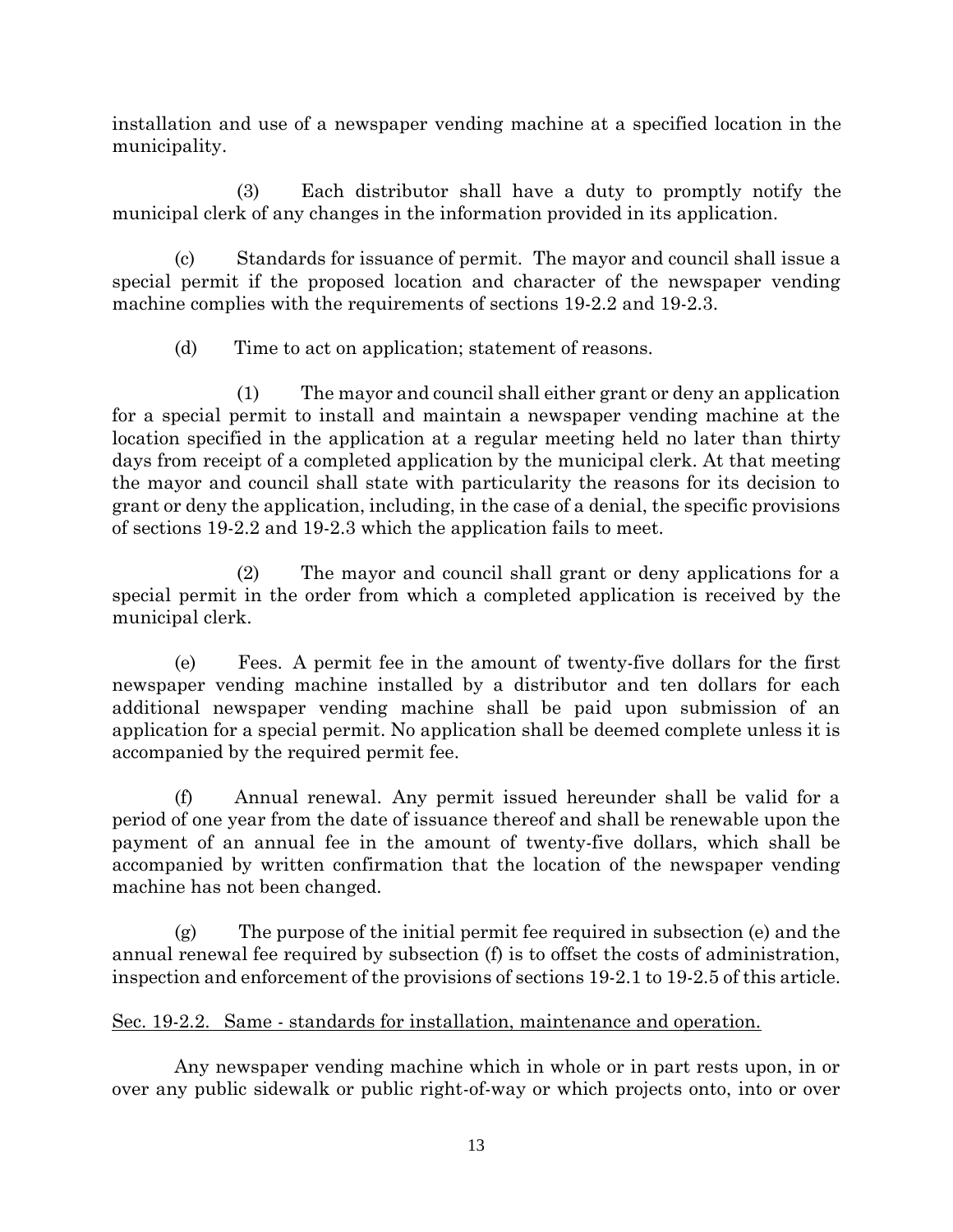any part of a public right-of-way within the municipality shall comply with the following standards:

 (a) No newspaper vending machine shall exceed sixty inches in height, twenty-four inches in width or twenty inches in depth.

 (b) No newspaper vending machine shall be used for commercial advertising or commercial publicity purposes other than to display, promote or advertise the sale of the newspaper, news periodical or magazine sold therein.

 (c) Each newspaper vending machine shall be equipped with a coin-return mechanism to permit a person using the machine to secure an immediate refund in the event that he or she is unable to receive the publication paid for. The coin-return mechanism shall at all times be maintained in good working order.

 (d) Each newspaper vending machine shall have affixed thereto, in a readily visible place so as to be seen by anyone using the newspaper vending machine, a notice setting forth the name and address of the distributor and the telephone number of a working telephone service to call to report a malfunction or to secure a refund in the event of a malfunction of the coin-return mechanism or to give the notices provided for in section 19-2.5.

 (e) Each newspaper vending machine shall be maintained in a neat and clean condition and in good repair at all times. Specifically, but without limiting the generality of the foregoing, each newspaper vending machine shall be serviced and maintained so that:

 (1) It is reasonably free of loose, chipped peeling and cracked paint in the visible painted areas thereof;

 (2) It is reasonably free of rust and corrosion, in the visible metal areas thereon;

 (3) The clear plastic or glass parts thereof, if any, through which the publications therein are viewed, are not broken and reasonably free of cracks, dents blemishes and discoloration;

 (4) The paper or cardboard parts or inserts thereof, if any, are reasonably free of tears, peelings, or fading; and

 (5) The structural parts thereof are not broken, cracked or otherwise dangerous to users thereof.

Sec. 19-2.3. Same - location and placement.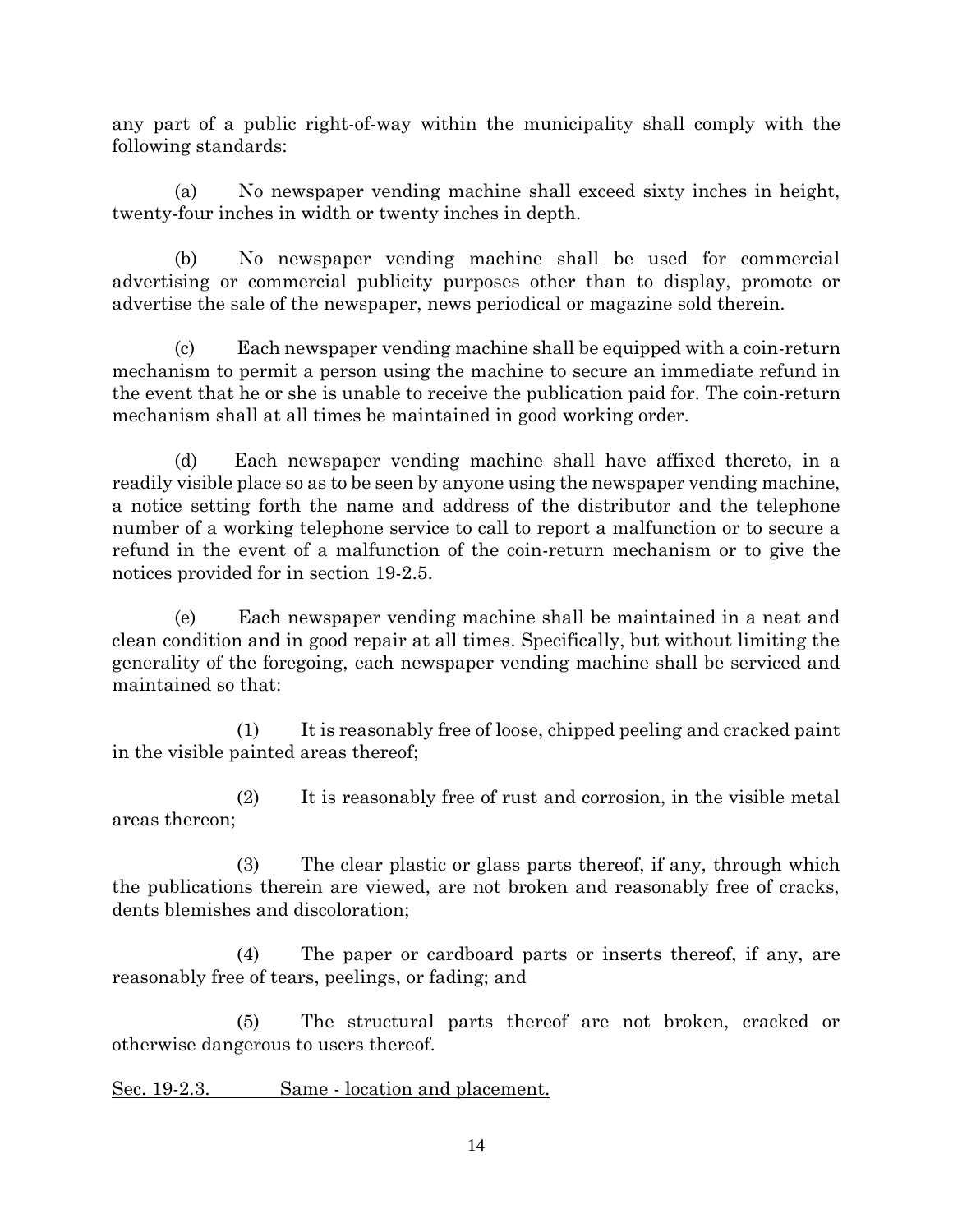Any newspaper vending machine which rests in whole or in part upon or on any portion of a public sidewalk or public right-of-way or which project onto, into or over any part of a public right-of-way shall be located in accordance with the provisions of this section:

 (a) No newspaper vending machine shall be used or maintained which projects onto, into or over any part of the roadway of any public street or which rests, wholly or in part, upon, along or over any portion of the roadway of any public street.

 (b) No newspaper vending machine shall be permitted to rest upon, in or over any public sidewalk when such installation, use or maintenance:

(1) Endangers the safety of persons or property;

 (2) Unreasonably interferes with or impedes the flow of pedestrians along the public sidewalk or public right-of-way;

 (3) Unreasonably interferes with or impedes the flow of vehicular traffic, including any legally parked or stopped vehicle, along the public roadway;

 (4) Unreasonably interferes with the ingress into or egress from any public or private property or place of business;

 (5) Unreasonably interferes with the use of traffic signs, traffic signals, fire hydrants, police or fire call boxes, utility poles, mailboxes or other equipment located on or near the public roadway, public sidewalk or the public rightof-way;

 (6) Unreasonably interferes with access to and the operation of municipal parking meters; or

 (7) Unreasonably interferes with public access to benches or rest stops provided along the public right-of-way.

 (c) Newspaper vending machines shall be bolted, weighted or otherwise secured so as to prevent their unauthorized removal or their accidental movement within the public sidewalk or public right-of-way, provided that such machines shall not be chained and/or secured to trees, signs, public property or public sidewalks.

 (d) Newspaper vending machines must be placed next to each other and grouped; provided that no group of newspaper vending machines shall extend for a distance of more than four feet along a curb. A "group" shall mean up to two machines and separated from any other group by a distance of at least twenty feet. A "group"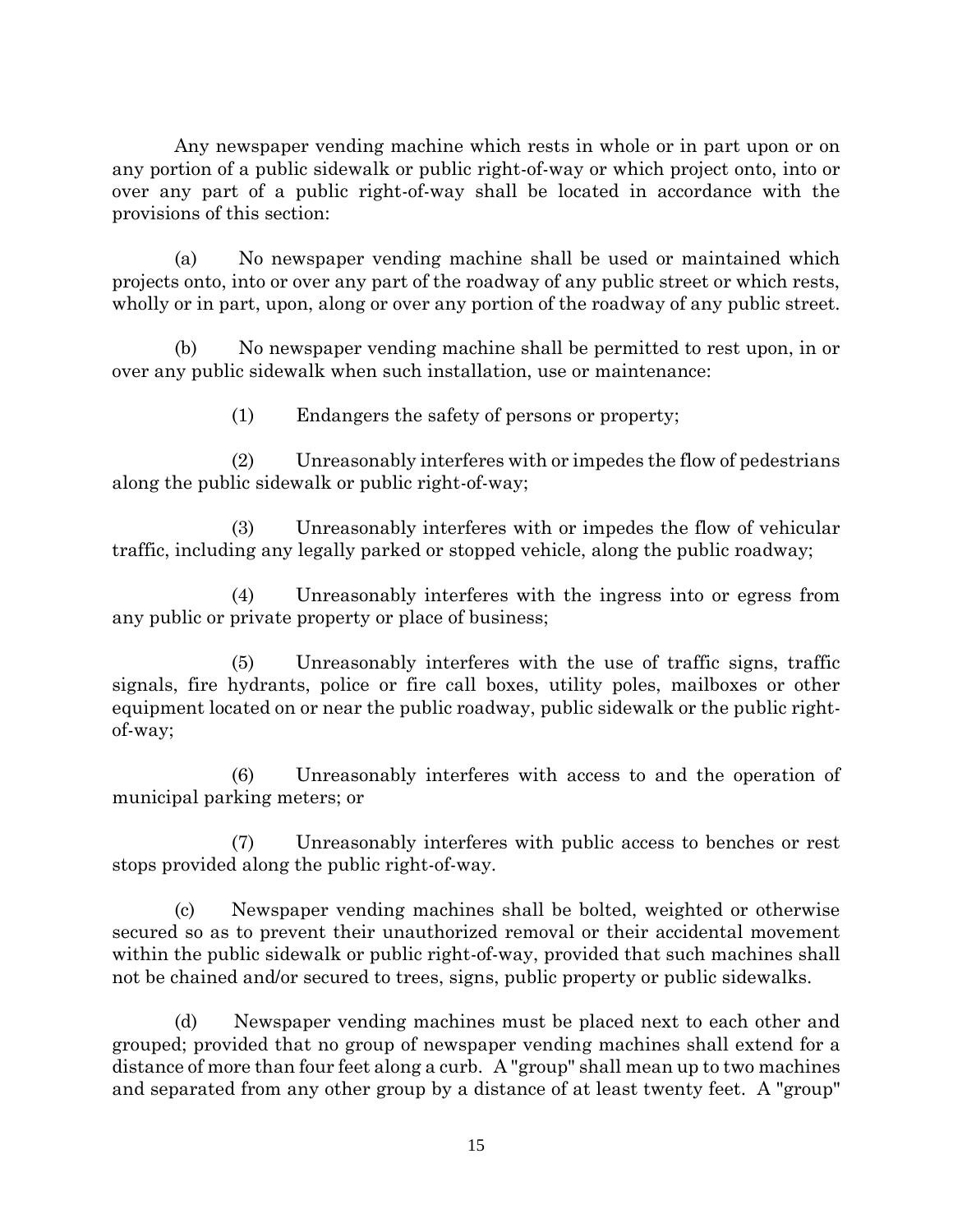of machines shall be aligned in a manner as to provide a uniform grouping and the minimization of incursions into the public right-of-way.

 (e) Newspaper vending machines shall be placed adjacent to a curb line; provided that all newspaper vending machines so installed shall face away from the roadway so as not to provide drive-up access to motorists.

 (f) No newspaper vending machine shall be placed, installed, located, used or maintained:

- (1) Within three feet of any marked crosswalk;
- (2) Within twelve feet of a curb return of any unmarked crosswalk;

 (3) Within five feet of any fire hydrant, fire call box, police call box or other emergency facility or equipment;

(4) Within five feet of any driveway;

 (5) Within three feet of or on any public area, improved with lawn, flowers, shrubs, trees, or other landscaping other than that strip of the public easement between the curb and sidewalk;

- (6) Within five feet of a "No Stopping No Standing" zone;
- (7) Within three feet of the entrance of a bus shelter; or

 (8) Within a designated and properly marked bus stop, except that newspaper vending machines may be located within the first five feet of the designated bus stop measured from the near side point of the designated bus stop, and within the last five feet along the designated bus stop, measured from the far side point of the designated bus stop; provided, however, that such newspaper vending machines do not unreasonably interfere with the loading and unloading of passengers.

# Sec. 19-2.4. Same - enforcement.

 (a) The municipal clerk is empowered with the responsibility and authority of enforcing the requirements governing newspaper vending machines. If said official determines that a newspaper vending machine does not comply with the provisions of sections 19-2.1 to 19-2.3, the clerk shall mail a written notice to the distributor of such newspaper vending machine, by certified mail, return receipt requested, stating the reasons why such newspaper vending machine does not comply with the aforesaid provisions.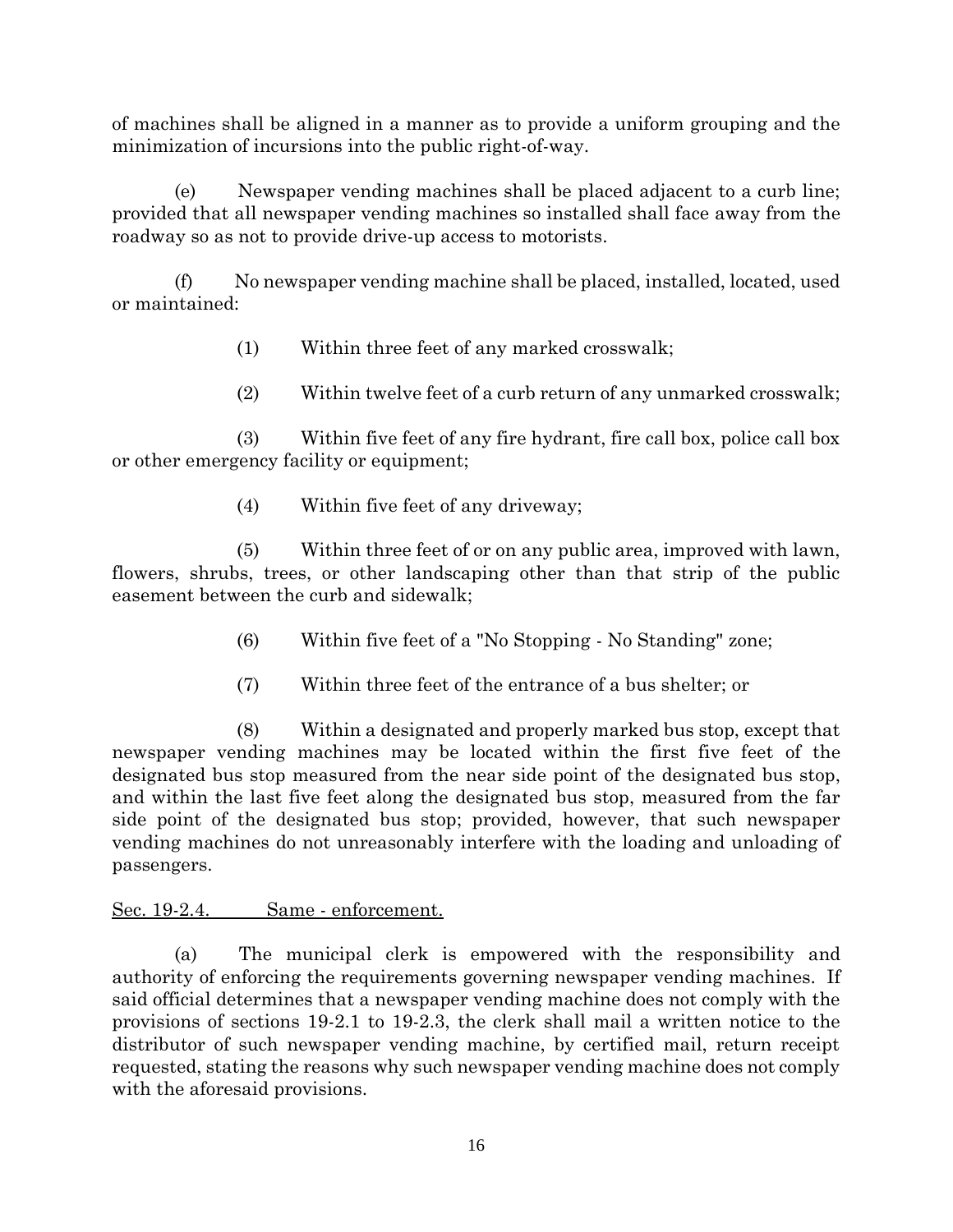(b) If a distributor fails to adjust, correct, obtain a permit or otherwise cause such newspaper vending machine to comply with the provisions of sections 19- 2.1 to 19-2.3 within seven days from the date written notice of noncompliance is mailed by the municipal clerk, then such distributor shall be deemed in violation thereof.

## Sec. 19-2.5. Same - violations and penalties.

 (a) Any distributor who fails to comply with the provisions of sections 19- 2.1 to 19-2.4 shall, upon conviction thereof in the municipal court, be punishable by the penalties as set forth in section 1-6 of this Code. Each day for which a distributor fails to comply with the provisions of this section constitutes a separate violation hereunder.

 (b) If a distributor is convicted of a violation of this section by the municipal court and if such distributor thereafter refuses to remedy or correct the violation within ten days from the date of conviction, then the municipal clerk shall be empowered to remove the newspaper vending machine which is the basis for such conviction from the public sidewalk or public right-of-way or other place and return such newspaper vending machine to the distributor identified on the newspaper vending machine.

 (c) It shall be unlawful for any person to tamper with, deface or vandalize any newspaper vending machine within the municipality. Any person who shall violate this section shall, upon conviction thereof in the municipal court, be subject to the penalties set forth in section 1-6 of this Code.

 (d) Repeat offenders, as that term is defined in section 1-6 of this Code, shall be subject to the penalties set forth in section 1-6 of this Code.

## Sec. 19-2.6. Same - reservation.

 If as a result of changed conditions the mayor and council find that it is necessary and in the public interest to alter the standards, the method of vending or the prescribed location of any newspaper vending machine provided for herein, no alteration shall be taken until all affected distributors are afforded due notice and hearing on the nature of said alteration.

# Article III. Acts Harmful to Highways, etc.

# Sec. 19-3.1. Discharging of waste liquid into highway.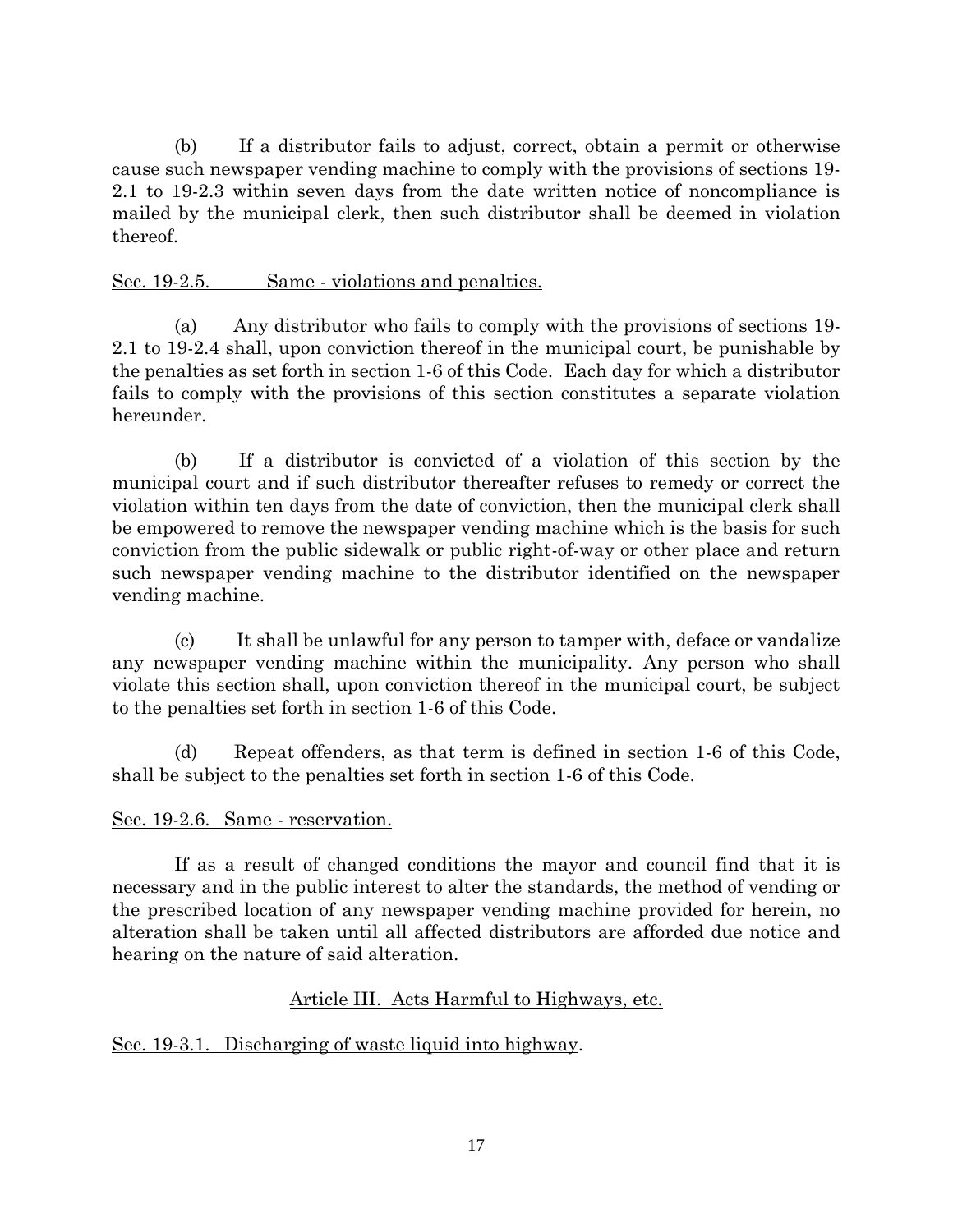It shall be unlawful for any person to cast, throw, cause to be cast or thrown or allow to flow onto any public highway any waste liquid or fluid or any other harmful substance; provided, that this section shall not apply to the ordinary drainage of surface water from abutting lands or to such waste liquid or fluid or substance as may be permitted to drain thereon in accordance with the terms of a written permit, which the municipal engineer is authorized to grant, or as otherwise authorized in this Code.

#### Sec. 19-3.2. Fires on highways without permit.

 It shall be unlawful for any person to kindle or maintain, or cause to be kindled or maintained, any fire on any public highway within the municipality; provided, that the provisions of this section shall not apply to the use of blow-torches, melting pots and other similar devices used by public utility corporations, or their agents and employees, in the maintenance, adjustment, repair or replacement of their service facilities.

#### Sec. 19-3.3. Driving on newly laid pavement, sidewalk, curb or gutter.

 It shall be unlawful for any person to drive any vehicle upon any newly laid pavement or other prepared road surface, sidewalk surface, curb or gutter, or part thereof, in the course of construction or repair.

## Sec. 19-3.4. Driving over unprotected curb; doing any act to damage, litter or deface highway surfaces, sidewalks, curbs or gutters.

 It shall be unlawful for any person to drive over any curb without first placing a buffer, jumper block or other device in such position as will effectively protect such curb from injury. No person shall do or cause to be done any act which will result in injury to public highway surfaces, sidewalks, curbs and gutters, or litter, deface or spoil the appearance of the same within the municipality.

## Sec. 19-3.5. Smooth surface metal coverings over sidewalk openings; projection of flanges, hinges, etc., above sidewalk surfaces.

 No iron or metal covering, rim, fastening or fixture with a smooth surface shall be constructed over any cellar entrance or other opening in any sidewalk, nor shall any flange, hinge, butt, fastening or fixture be so constructed as to project above the surface of the sidewalk adjacent thereto.

# Article IV. Excavation and Occupation of Right-of-Way.

## Sec. 19-4.1. Excavation and occupation permits—When required.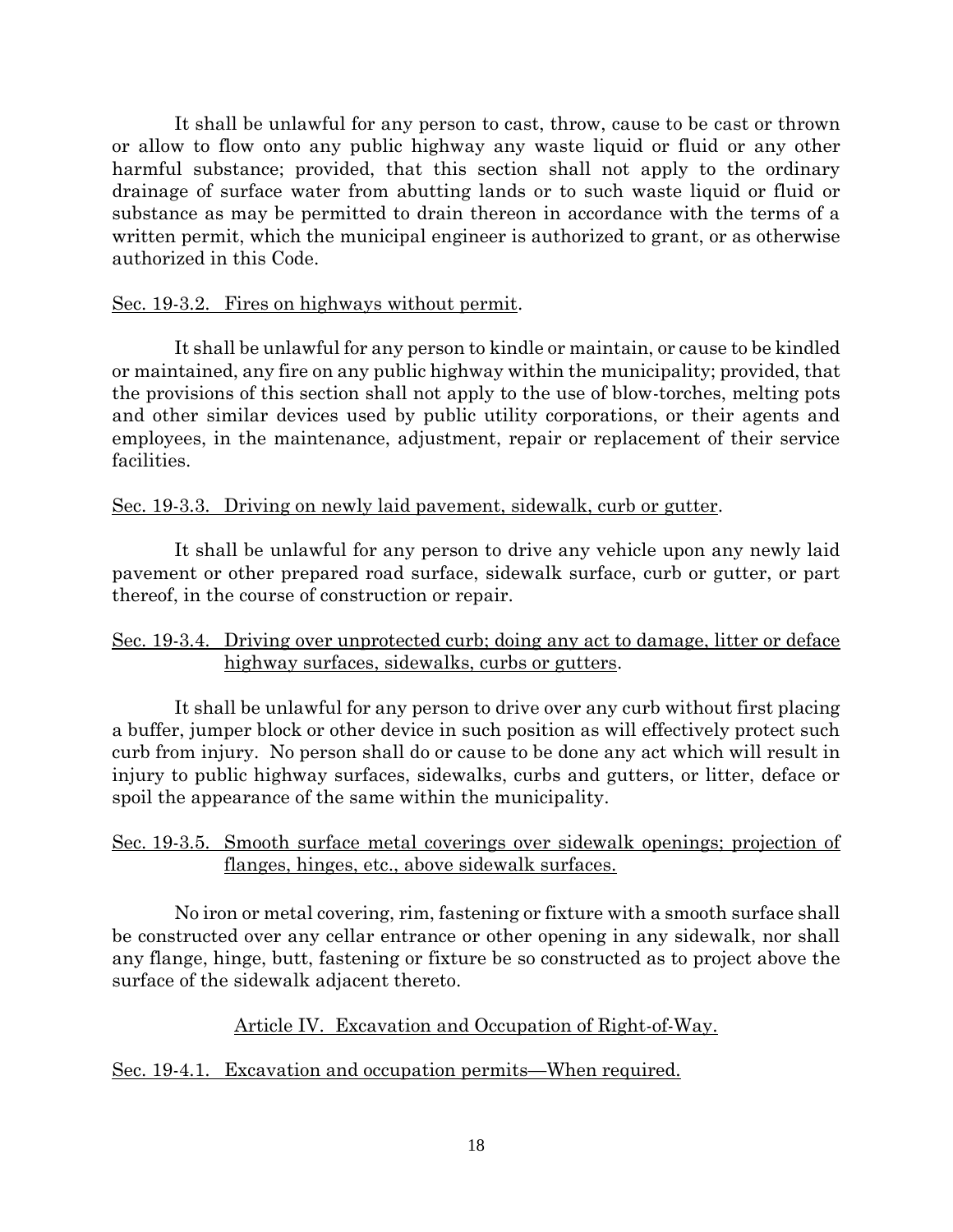(a) Types of permits covered under this article.

(1) Excavation. No person shall cut, dig, drill or make any opening, hole, trench, tunnel or other excavation in any portion of the roads, streets, alleys, highways, sidewalks, shared use paths, curbs or gutters under the jurisdiction of the municipality, whether paved or unpaved, without first having obtained from the municipal engineer a written permit for that purpose, which shall only issue following the applicant's satisfaction of the requirements of this article.

(2) Occupation of right-of-way (also "occupation" as used in this article). No person shall move any building, structure, machinery, apparatus or other object of unusual size or weight along, across, through or over any road, street, alley, highway, sidewalk, shared use path, curb or gutter under the jurisdiction of the municipality, whether paved or unpaved, or permit any building, structure, machinery, dumpster, crane, scaffolding, apparatus or other object in the process of removal to remain in any road, street, alley, highway, sidewalk, shared use path, curb or gutter under the jurisdiction of the municipality, whether paved or unpaved, without obtaining a permit for that purpose, which shall only issue following the applicant's satisfaction of the requirements of this article.

(b) The work or activity for which the permit has been issued under subsection (a) of this section shall commence within a period of forty-five days from the issuance of said permit. If not so commenced, the permit shall be automatically terminated and may only be renewed upon the repayment of the permit fees required hereunder.

 (c) Every permit shall expire following the passage of time determined by the municipal engineer to be necessary for completion of the work or within ninety days, whichever is sooner. If the permittee is unable to commence or complete work within the specified time period, he or she shall, prior to the expiration of the permit, present in writing to the municipal engineer a request for an extension of time, setting forth therein the reasons for the requested extension. Upon receipt of that request, the municipal engineer may grant an extension of time if he or she deems it to be necessary and not contrary to public interest.

## Sec. 19-4.2. Same--Application.

 (a) An application for permit required by section 19-4.1(a), shall be made to the municipal engineer who is hereby authorized to issue the permit pursuant to the provisions of this article.

 (b) The application shall be made in writing on the forms furnished by the municipal engineer, signed by the applicant and accompanied by a plan as required by subsection (c) below, together with any fees, charges, performance bond (or check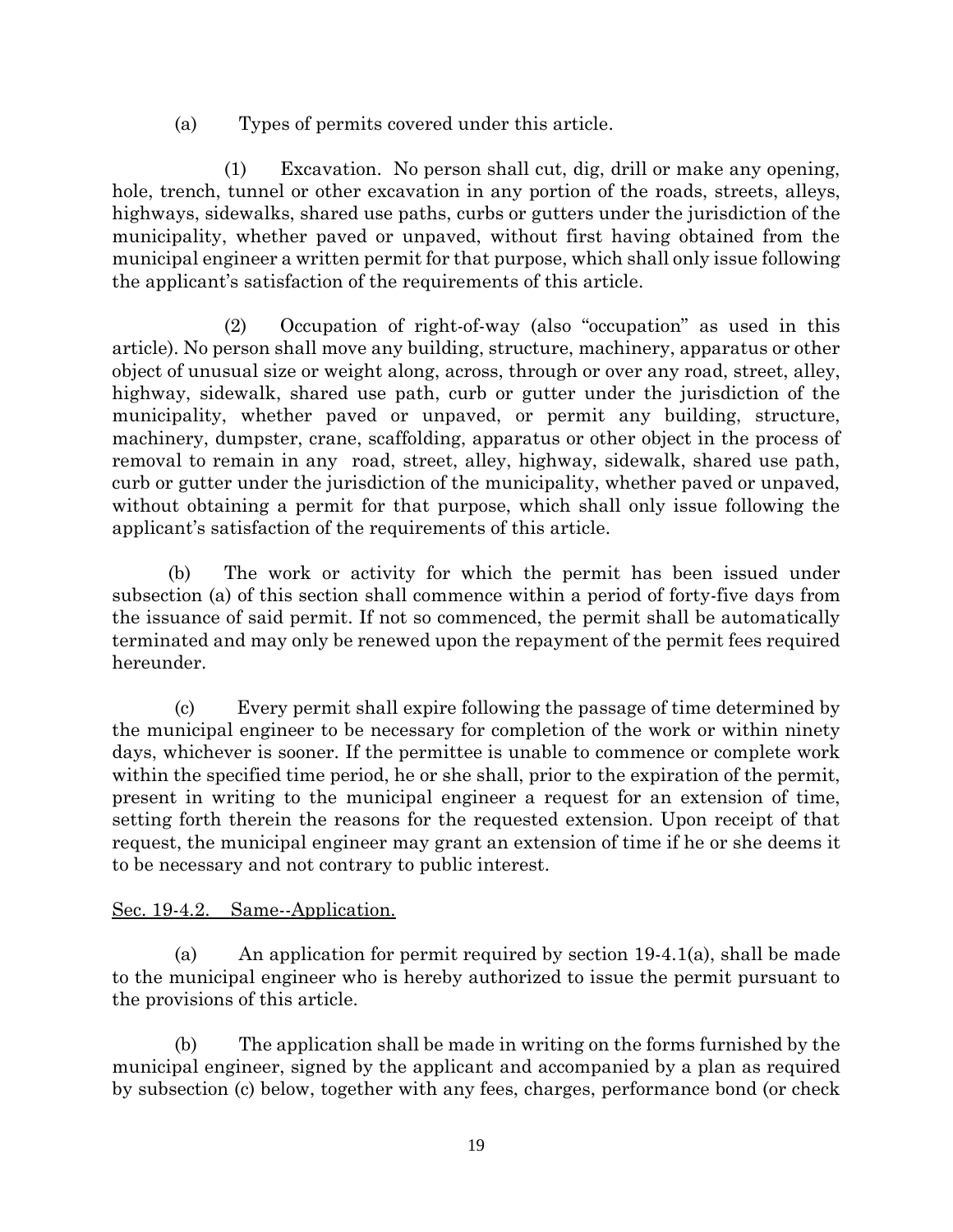or deposit) and certificates required by this article. Fees need not be paid in advance where an emergency has arisen which makes it necessary to commence work immediately; provided that an application for a permit is made simultaneously with the commencement of the work or as soon thereafter as it is practicable.

(c) Each application shall include a plan showing the exact location and dimensions of all openings or occupation proposed, together with a statement giving detailed and complete information as to the character of the work proposed. Said plan include a traffic control plan subject to the approval of the Princeton police department.

(d) As a condition to the issuance of any such permit, the permittee is deemed to have agreed to replace or repair, at its own cost and expense, the portion of the road, street, curb, gutter, unimproved area and/or sidewalk disturbed or damaged by the work. In cases where multiple trenches are required, the applicant may be required to replace all disturbed areas between trenches.

(e) The applicant must also agree to indemnify, defend and hold harmless the municipality and its officers, employees and agents from any and all costs, damages and liabilities which may accrue or be claimed to accrue by reason of any work performed under said permit, and as required by section 19-4.5 The acceptance of any permit under this article shall constitute such an agreement whether the same is expressed or not.

 (f) The applicant must also pay the permit and inspection fees required under section 19-4.3, furnish a certificate of insurance as required by section 19-4.4 and furnish a bond when required by sections 19-4.2 and 4.8.

 (g) The permit must be in the possession of the party or parties actually doing the work and must be exhibited to the municipal engineer or duly authorized inspectors or, in the case of county or state highways, to the respective inspectors of those organizations.

# Sec. 19-4.3. Same--Permit and inspection fees: charges for repaving by the municipality.

 (a) Each application for a permit to open a street or sidewalk or occupation of right-of-way shall be accompanied by the payment of an application fee to the municipality in the amounts set forth in section 2-99 of the "Code of the Borough of Princeton, New Jersey, 1974." The application fee is a flat fee to cover direct administrative expenses, including municipal inspection services, and is nonrefundable.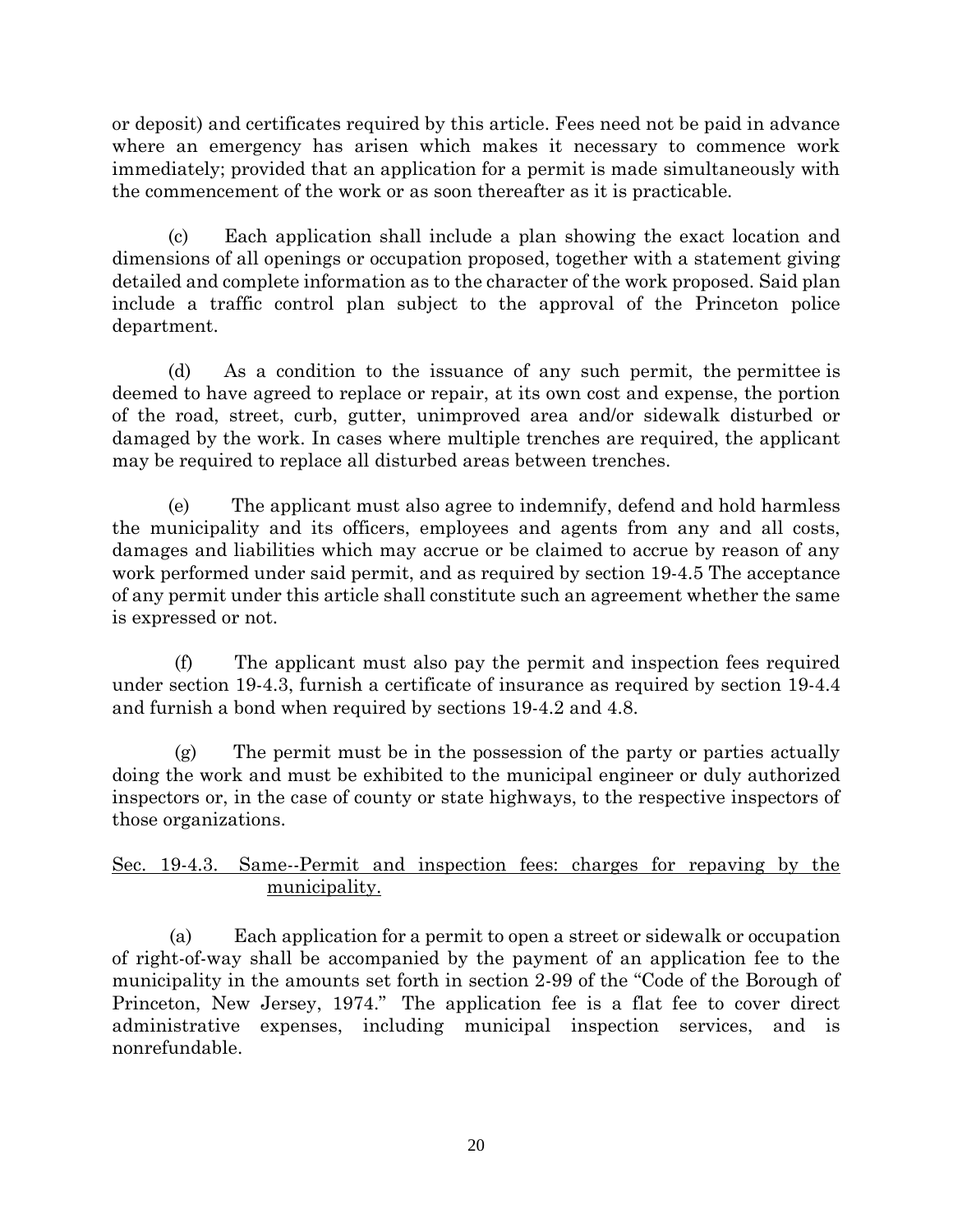(b) The permit fee is inclusive of the reasonable cost of the municipality's inspection of the work as may be necessary to be conducted pursuant to this article.

 (c) In cases where the permittee fails to make the required restorations in connection with a permit, the municipality shall undertake such work at the sole cost and expense of the permittee. The municipal engineer shall keep an accurate record of the costs and expenses incurred in undertaking said restoration and shall bill the permittee based on the flat rate for each opening or occupation in accordance with the schedule set forth in section 2-99 of the "Code of the Borough of Princeton, New Jersey, 1974", which charge shall in addition to the permit fee and inspection fee hereinbefore set forth in subsections (a) and (b).

 (f) In the case of longitudinal trenches of such length, or in other cases where the restoration work in connection with an excavation permit is of such magnitude, that such charges are not, in the judgment of the municipal engineer, sufficient to cover the cost of restoration, the municipal engineer shall certify such conditions to the mayor and council, who shall fix such terms as will provide for the proper restoration.

## Sec. 19-4.4. Same—Insurance requirements.

 (a) No permit shall be issued until the applicant has furnished the municipal engineer with an acceptable certificate of insurance indicating that he or she is insured against injury to persons and damage to property caused by any act or omission of the permittee, his or her agents, employees or subcontractors, done in the course of the work to be performed under the permit. The insurance shall cover all hazards likely to arise in connection with the work, including but not limited to collapse, explosion and underground work by equipment on the street and all operations, including labor, equipment, materials and all else involved in work under the permit and shall also insure against liability arising from completed operations. The liability insurance for bodily injury in effect shall be in an amount not less than one million dollars for each person, one million dollars for each accident or occurrence and one million dollars for property damages, and with an aggregate of two million dollars for all accidents or occurrences.

 (b) The municipal engineer may waive the requirements of this subsection in the case of public utilities or authorities upon the presentation of satisfactory proof that it is capable of meeting claims against it up to the amount of the limits of the insurance policy which would otherwise be required.

 (c) Self-insurers may be relieved of the obligation of submitting certificates if they are self-insured in accordance with the requirements of state law and submit certificates thereof acceptable to the municipal attorney.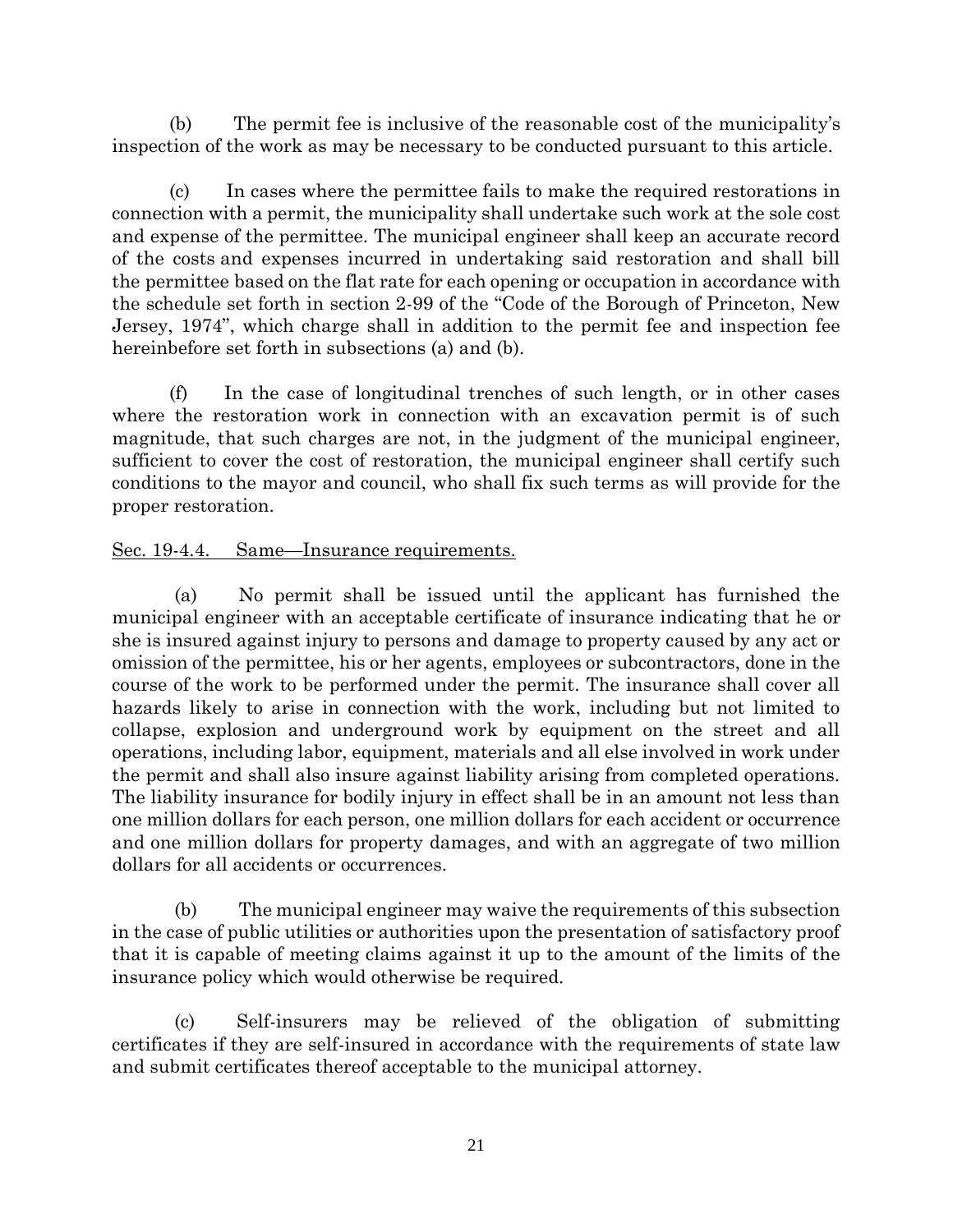(d) The insurance required by this section shall also contain a clause holding the municipality and its agents, servants and employees harmless against any claim or damage which may arise out of any liability resulting from the permittee's work.

## Sec. 19-4.5. Same—Municipality to be held harmless from liability concerning work under permit.

 The holder of the permit issued pursuant to this article shall indemnify, defend and hold harmless the municipality and each of its officers, employees and agents from all loss, damage, claim, or expense, including expenses incurred in the defense of any litigation, arising out of injury to any person or property resulting from any work done by the permittee, its employees, or agents, in connection with the performance of the work covered by the permit. In addition, the permittee agrees to indemnify the municipality and each of its officers, employees and agents for any expense incurred in enforcing the provisions of this article.

## Sec. 19-4.6. Same—Revocation of permits.

 (a) Any permit may be revoked by the municipal engineer, after notice to the permittee, and based upon the following grounds:

 (1) Violation of any condition of the permit or of any provision of this article;

 (2) Violation of any provision of any other applicable ordinance or law relating to the work to be performed under the permit; or

 (3) The existence of any condition or the doing of any act constituting or creating a nuisance or hazard to the public or safety or the property of others.

 (b) Written notice of any such violation or condition shall be served upon the permittee or his agent engaged in the work. The notice shall contain a brief statement of the grounds relied upon for revoking the permit. Notice may be given either by personal delivery thereof to the person to be notified or by certified or registered United States mail addressed to the person to be notified at the address stated in the application.

 (c) A permittee shall be granted a period of forty-eight hours from the date of the notice to correct the violation and to proceed with the diligent prosecution of the work authorized by the permit before said permit is revoked.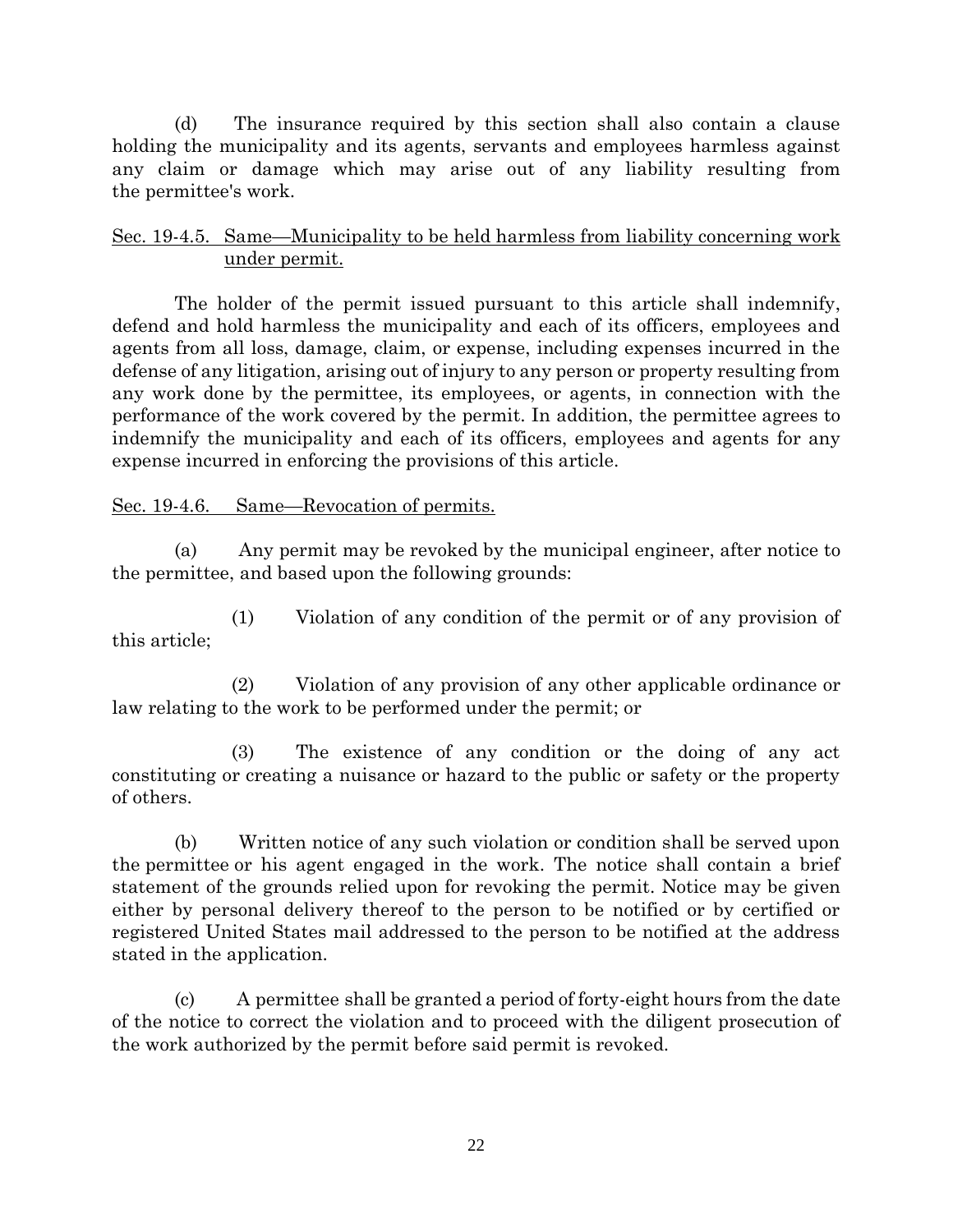(d) When any permit has been revoked and the work authorized by the permit has not been completed, the municipal engineer shall take whatever action may be necessary to complete the work authorized by the permit and to restore the street, sidewalk, curb or gutter, or part thereof, to a condition equal to its condition before the opening was made or occupation took place. All expenses incurred by the municipality shall be recovered from the bond, or the check or deposit in lieu of bond, filed by the permittee.

#### Sec. 19-4.7. Same--Inspection.

 The municipal engineer shall periodically inspect the areas of the work covered by the permit, including all street, sidewalk, curb or gutter openings and repairs, and resurfacing thereof, for the purpose of determining compliance with any of the conditions imposed on the issuance of the permit and the plans previously filed with the municipal engineer's office detailing the work to be performed by the permittee. After undertaking such inspection, the municipal engineer may:

(a) Order a temporary stop to the road, sidewalk, curb or gutter opening;

 (b) Order the permittee to perform or correct specified work in accordance with the directions of the municipal engineer;

 (c) Order a stop to any work; revoke the permit; correct or complete any work after notification to the permittee and his or her neglect or refusal to make such corrections, and take such other action permitted by this article; and/or

(d) Take such other actions deemed reasonable under the circumstances.

## Sec. 19-4.8. Excavation permits - Bond requirements.

 (a) Performance bond. Before an excavation permit is issued, and except as otherwise provided below in this subsection, each applicant shall submit to the municipality an acceptable bond with good and sufficient surety, approved by the municipal attorney, to guarantee faithful performance of the work authorized by the permit. The amount of the bond shall be based on the square footage of the excavation, as follows:

| Size of Excavation (square feet (sf)) | Performance Bond Amount                    |
|---------------------------------------|--------------------------------------------|
| $0 - 60$                              | \$500.00                                   |
| $61 - 150$                            | \$1,000.00                                 |
| Over $150$                            | 100% of the estimated pavement restoration |
|                                       | $\cos t$ using \$7/sf                      |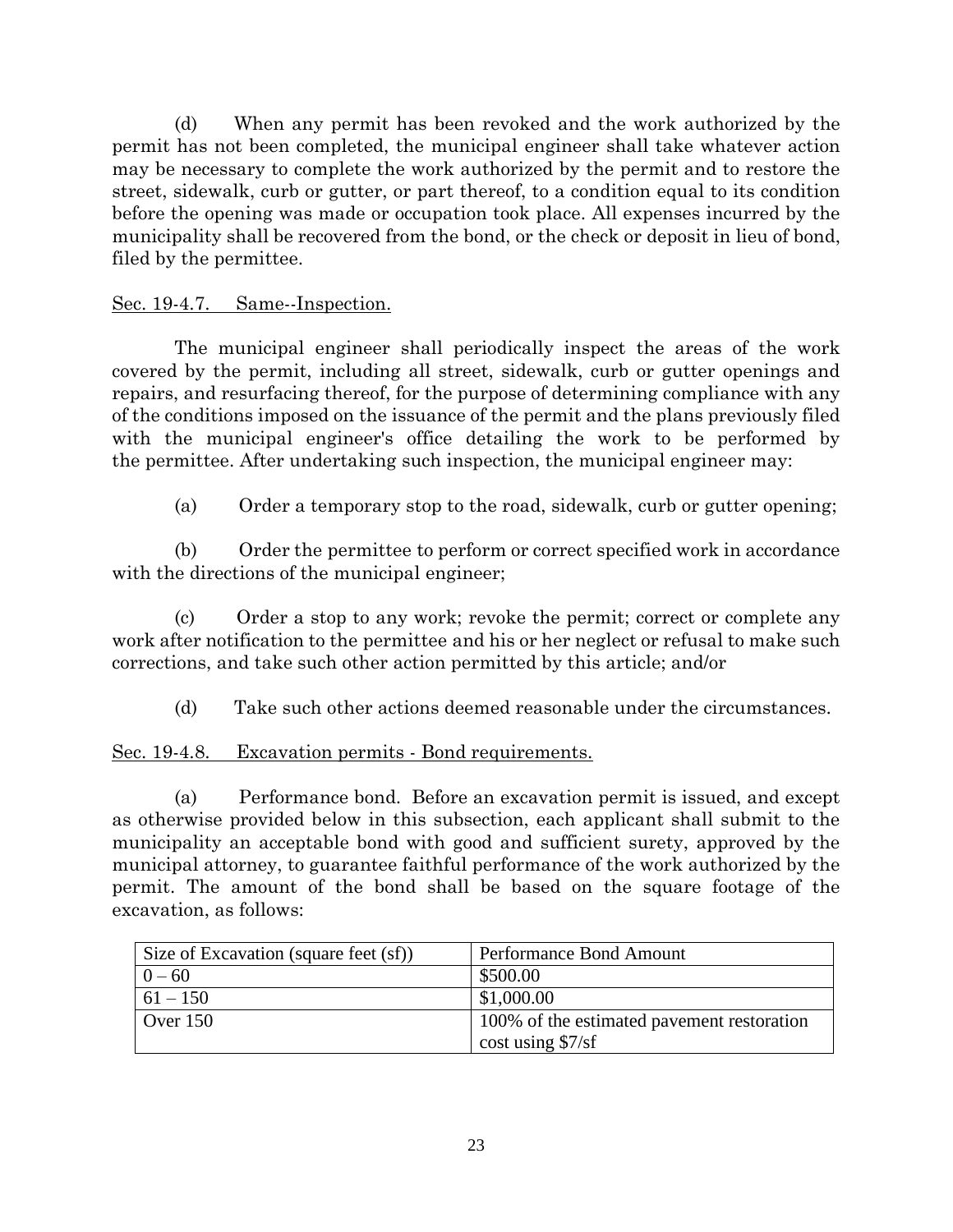The term of the bond shall begin upon the date of posting thereof and shall terminate upon receipt by the permittee of a certificate of final inspection and approval from the municipal engineer to the effect that all provisions of this article have been complied with, and in any event no less than twelve months following completion of the work.

A public utility or authority requesting a permit shall furnish one bond annually in the amount of \$10,000.00 for general repair and replacement work. A public utility or authority shall furnish a separate bond per infrastructure replacement project in the amount of one hundred percent (100%) of the estimated pavement restoration, calculated by multiplying the half-width of the roadway pavement by the length of the main pipeline by a cost of \$7/sf.

 (b) Deposit in lieu of bond. An applicant may submit a cash deposit, certified check or cashier's check in lieu of the surety bond, conditioned upon the faithful performance of the work authorized by the permit granted pursuant to this article, and provided that the municipality may use any or all of such deposit to defray the cost of any work the municipality performs to restore and maintain the street, sidewalk, curb or gutter in the event the permittee fails to perform such work.

 (c) Default. Whenever the municipal engineer shall find that a default has occurred in the performance of any term or condition of the permit, he or she shall thereupon give written notice of the default to the principal and, as applicable, the surety on the bond. Such notice shall state the work to be done, the estimated cost thereof, which shall include the estimated administrative costs to the municipality, and the period of time determined by the municipal engineer to be reasonably necessary for completion of such work. After receipt of such notice by the surety (if there is one), the surety must, within the time therein specified, either cause the required work to be performed or, failing therein, indemnify the municipality for the cost of doing the work as set forth in the notice.

 (d) The bond shall be conditioned upon the indemnification and hold harmless requirements set forth in section 19-4.5 and upon the permittee's completed restoration of the surface and foundation of the street, sidewalk, curb or gutter for which the permit is granted. Said restoration must be accomplished in a manner acceptable to the municipal engineer and as required by this article.

 (e) No bond or deposit or check in lieu of bond shall be released until all repaving and replacing of streets or other surfaces or appurtenances within the street area are fully completed to the satisfaction of the municipal engineer and all costs and fees required by sections 19-4.3 and 19-4.12 are paid in full. In no event shall any such bond, deposit or check be released within a period of twelve months from the completion of said work, except as provided in subsection (f), and until, and upon, written approval by the municipal engineer.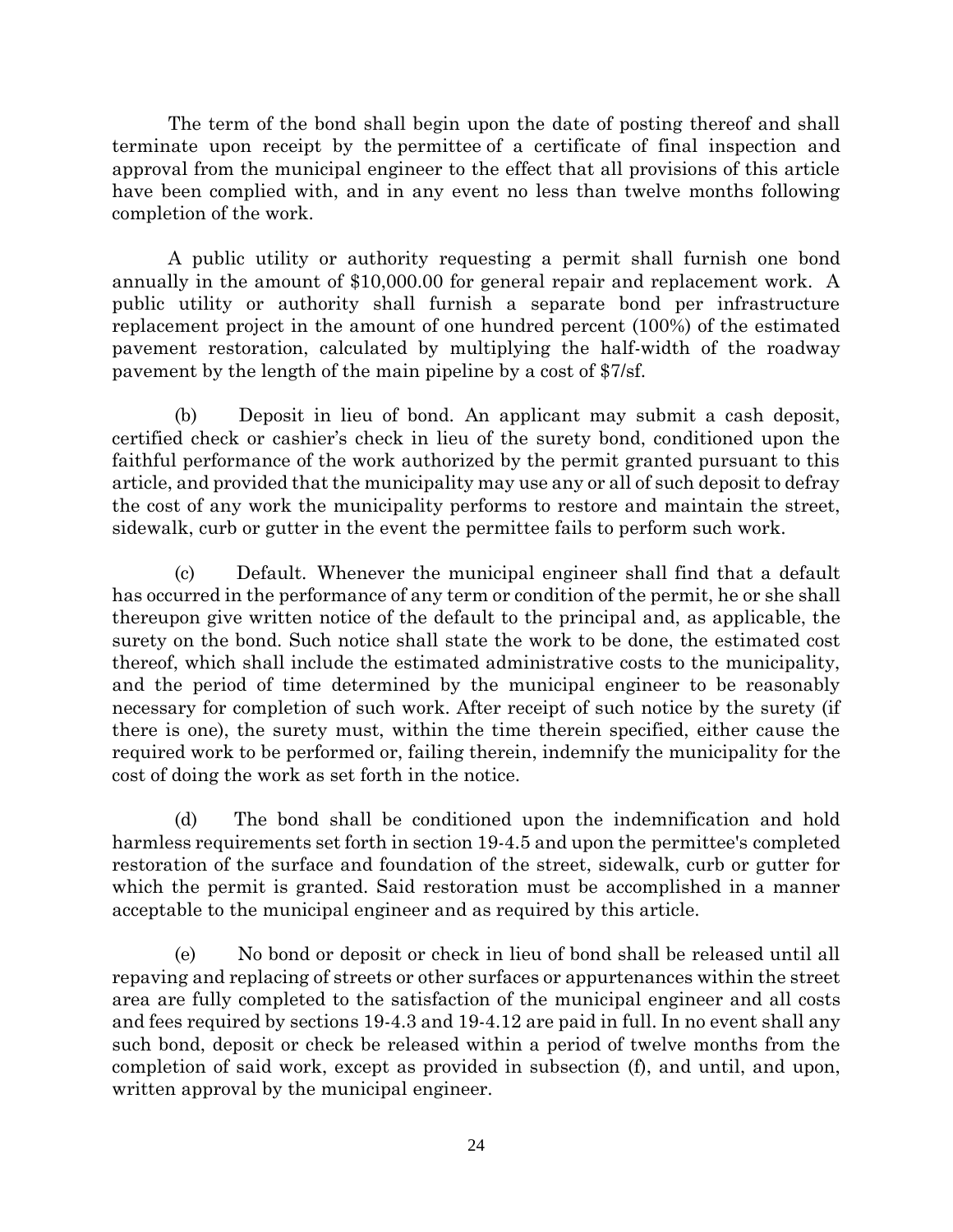(f) Maintenance guarantee. Upon satisfactory completion of all work permitted or required under permits issued pursuant to this article, the municipality may authorize a refund of eighty percent of the security for deposit where the same has been made by check or cash and may retain the remaining twenty percent thereof as security for the maintenance of said work for a period not to exceed one (1) year. All bonds and certificates of insurance required by this article shall contain a provision that the same shall remain in full force and effect for a period not to exceed one year after the last work under any permit has been completed and accepted by the municipality. Upon satisfactory completion of all work permitted or required under the permit, and the expiration of the one-year time period provided herein, the municipal engineer will release the full or remaining amount of the security deposit.

## Sec. 19-4.9. Same—Backfilling of trenches; maintenance of trenches in safe condition.

 Any person making a cut in any public street in the municipality under the authority of any permit which may be issued by the municipal engineer shall backfill the trench with care, using such methods as the municipal engineer may from time to time prescribe in the rules and regulations promulgated under section 19-4.11, and shall be responsible for the maintenance of such trench in a safe and smooth condition until the final repair is made by the permittee. Failure to exercise such care or to maintain any trench in a safe condition at all times shall be sufficient reason for the municipal engineer to refuse to issue any further permits to any person, company, firm or corporation and shall constitute grounds for revocation of the permit under section 19-4.6 of this article.

## Sec. 19-4.10. Same—Repaving to be done by permittee after opening made in street; exception.

 (a) All paving disturbed or removed in the making of any opening in any street within the municipality for any purpose whatsoever by any person shall be restored and replaced by the permittee at the permittee's cost, under the supervision of the municipal engineer. All work shall be done subject to the inspection and approval of the municipal engineer and in accordance with such methods as he or she may from time to time prescribe.

 (b) The municipal engineer shall possess the right to supervise the replacement of surfaces, and the permittee agrees to be bound by the municipal engineer's requirements in furtherance of restoration.

 (c) The specific manner and nature of the restoration required shall be set forth in the rules and regulations of the municipal engineer, promulgated pursuant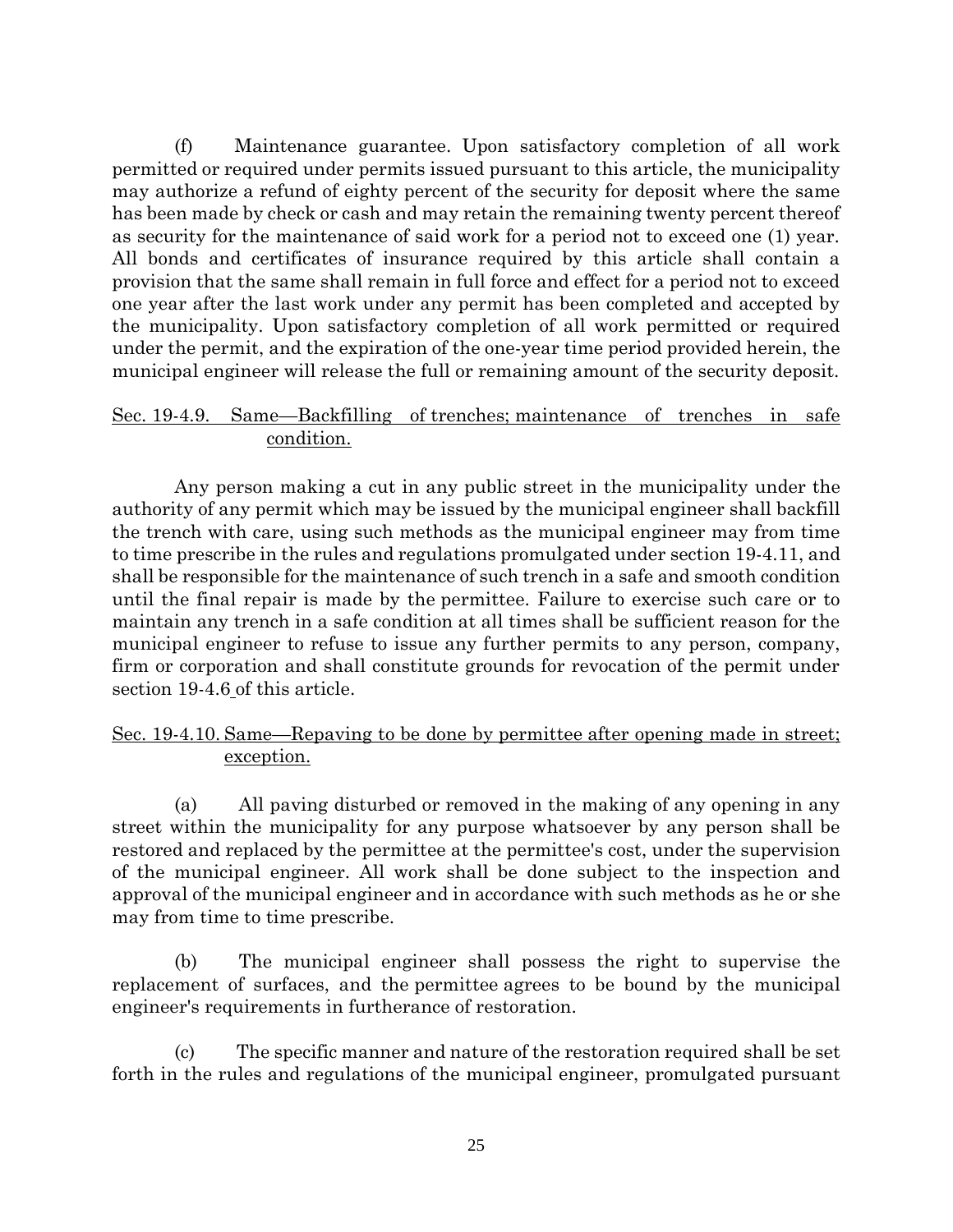to section 19-4.11, as supplemented by any and all requirements contained in this article.

 (d) In no case shall any opening made by a permittee be considered the charge or care of the municipality, or any of its officers or employees, and no officer or employee is authorized in any way to assume any jurisdiction over any such opening, except in the exercise of police power when the permittee fails to make the required repairs within a period of ten days and it is necessary to protect life and property or to cure an unsafe condition as set forth in subsection (e).

 (e) When the required work has not been completed within a period of ten days, and the permittee has not requested an extension of time, and when the municipality deems the unfinished work to be unsafe condition, the municipal engineer may, if he deems necessary, take steps to place a permanent pavement over the opening for which the permit has been issued. All costs and expenses incurred by the municipality for undertaking this work shall be borne by the permittee.

 (f) Permits issued pursuant to section 19-4.12, excavation of newly paved streets within a period of five years, shall be subject to the additional restoration obligations set forth in that section.

## Sec. 19-4.11. Municipal engineer authorized to formulate rules governing opening and restoring of streets, sidewalks, curbs or gutters.

 The municipal engineer shall have the authority to formulate from time to time rules and regulations which he or she deems necessary for the administration and enforcement of this article. Such rules and regulations shall govern the methods and materials to be used in opening and restoring any public street, sidewalk, curb or gutter in the municipality, including the cutting and removal of paving over the trench, backfilling, restoration of the paving and other details which, in his or her judgment, may be important elements of the making of proper repairs. A copy of all current rules and regulations shall be furnished to each permittee at the time of issuance of the permit.

## Sec. 19-4.12. Newly paved streets; restrictions on excavations.

 (a) Notice of pending paving or repaving; time restriction on excavations. Whenever the mayor and council enacts any ordinance or resolution providing for the improvement, paving or repaving of any street, the municipal engineer shall promptly mail a written notice thereof to all persons owning property abutting on the street about to be paved or improved and to all public utilities and authorities operating in the municipality, including any person, firm or corporation owning any sewer main or conduit or other utility in or under said street. Such notice shall notify such person, firm, corporation or public utility that: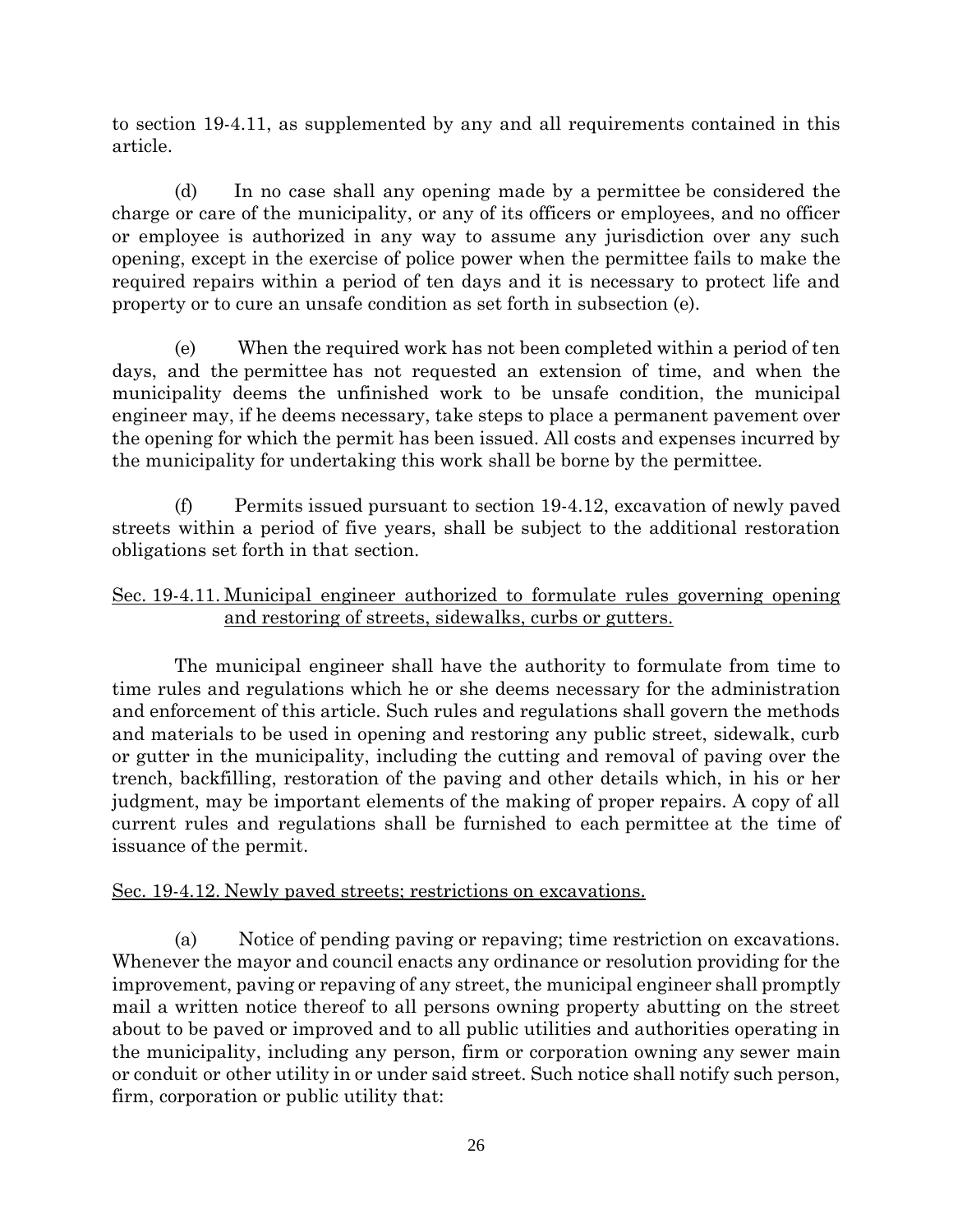(1) No excavation permit shall be issued for openings, cuts or excavation in said streets for a period of five years after the date of completion of said improvement, paving or repaving by the municipality, unless otherwise approved by the municipal engineer; and

 (2) Application for excavating permits for work to be done prior to such paving or repaving shall be submitted promptly in order that the work covered by the excavation permit shall be completed as soon as practicable and in no event after final roadway paving.

 (b) Opening newly paved street; restrictions. No permit shall be issued by the municipal engineer to any person, firm, corporation, public utility or authority given notice under subsection (a) above which would allow an excavation or opening in a paved or improved street surface less than five years old unless the applicant can clearly demonstrate that the need for the proposed work could not have been reasonably foreseen at the time of the prior notice.

(c) Opening newly paved street; restoration obligations and fees.

 (1) If by special permission by the municipal engineer a permit is issued to open any paved or improved street surface less than five years old, the permittee shall be required to complete restoration in the following manner, as determined by the municipal engineer:

 a. Mill and resurface the entire street in which the opening or excavation is made, from curb to curb and for a minimum distance extending to the limits of the opening or excavation or as directed by the engineer.

 b. In cases of minor trenching, as determined by the municipal engineer, infrared pavement technology of an area one foot beyond all limits of the trench opening.

 (2) The permittee must also pay the required application and inspection fees provided in section 19-4.3.

# Sec. 19-4.13. Violations and penalties.

 Any person who violates any provisions of this article shall, upon conviction thereof, be subject to the penalties set forth in section 1-6 of this Code. Each day such violation is committed or permitted to continue shall constitute a separate offense and shall be punishable as set forth hereinunder. Repeat offenders, as that term is defined in section 1-6 of this Code, shall be subject to the penalties set forth in section 1-6 of this Code.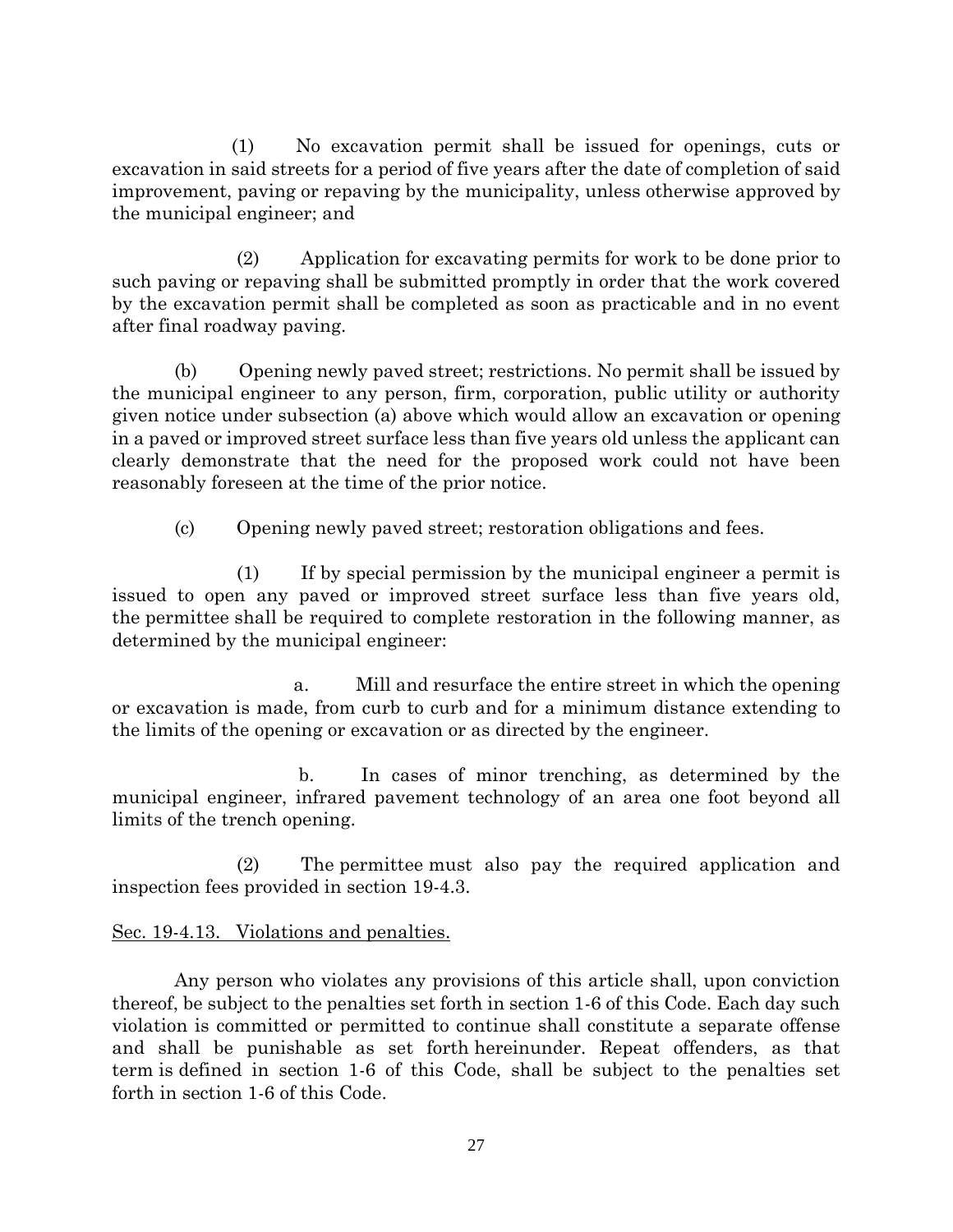#### Sec. 19-4.14. Nonapplicability.

 The provisions of this article shall not apply to public utility companies having infrastructure projects with the municipality or operating under special ordinances or statutes, nor to any person doing work in any of said streets, avenues, roads or highways subject to a municipal infrastructure project.

## Article V. Street Names and Building Numbers.

## Sec. 19-5.1. Posting of street names.

 It shall be the duty of the municipal engineer to have the names of all the streets and avenues of the municipality conspicuously posted at the corners of such streets or avenues and to properly maintain the same.

## Sec. 19-5.2. Determination of method or numbering buildings; display of numbers required.

 Every dwelling, commercial, industrial or institutional building in the municipality shall be assigned a street address and numbered as determined upon by the municipal engineer. Such numbers shall meet the following criteria:

 (a) Number shall be posted within three feet of the main entrance on the structure. If the structure is more than seventy-five feet from the street or main entrance not visible from street, a remote address sign shall also be posted within ten feet of the street visible from either side of the driveway.

 (b) Numbers shall contrast with the building background and shall be separate from the mailbox. Numbers shall be at least four inches high for one- or two-family dwellings, at least six inches high for multi-family dwellings and at least eight inches high for commercial/industrial/institutional structures. Numbers shall be Arabic numeral or alphabet letter and must be easily readable from the street, day or night. Numbers shall not be spelled out.

## Sec. 19-5.3. Municipal engineer to see that buildings are properly numbered.

 It shall be the duty of the municipal engineer to see that such numbers as are determined upon by the municipal engineer shall be kept in such good condition as to be always clearly discernible; and that they shall be of such size and upon such material as the municipal engineer shall approve; and that the cost thereof is borne by the building's owner. The posting of the address number on the structure shall be required prior to the issuance of any certificate of occupancy or continued certificate of occupancy by the construction official.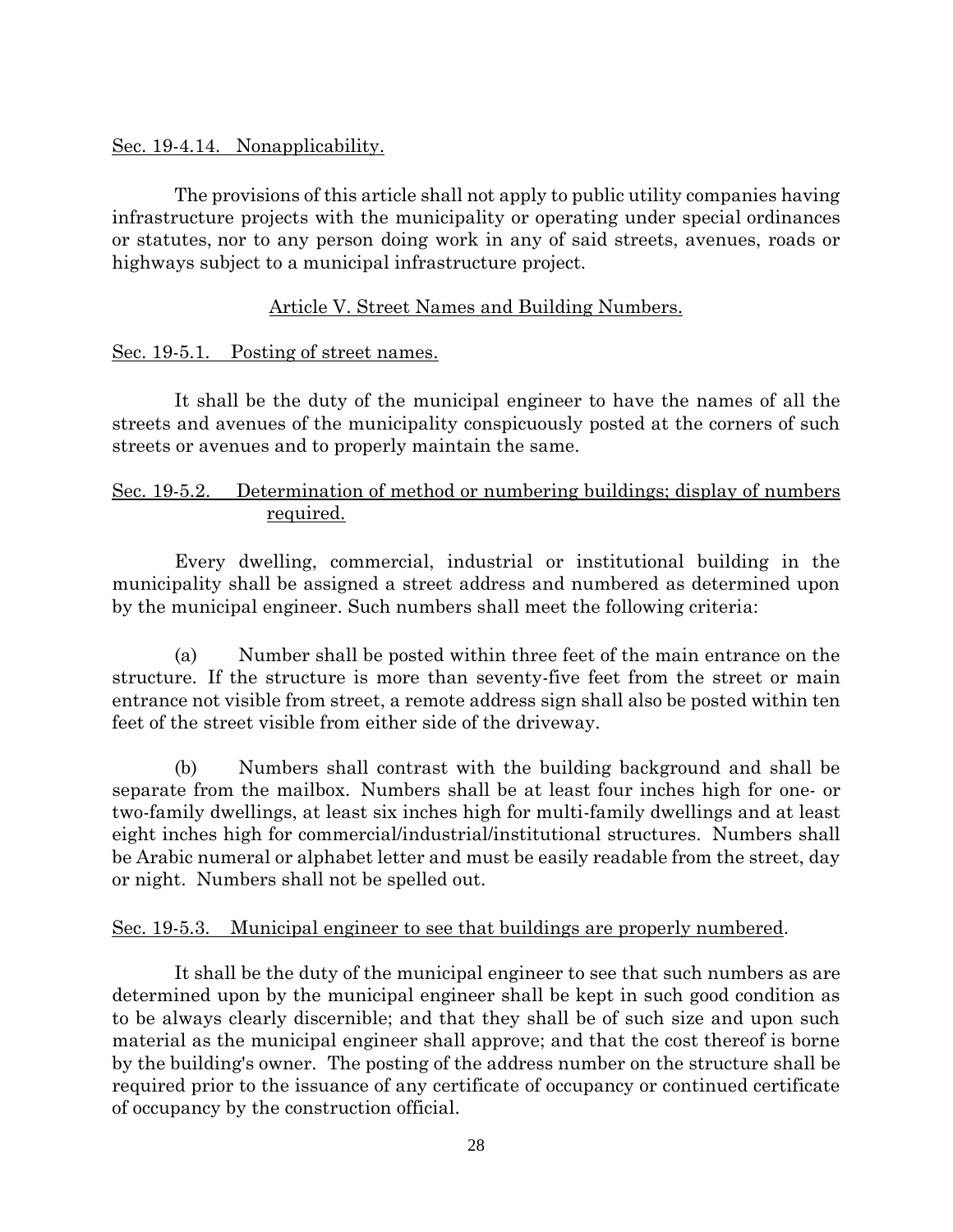#### Sec. 19-5.4. Violations.

 It shall be unlawful for any person to refuse or neglect, for thirty days after having been notified in writing so to do by the municipal engineer, to put upon his or her house, store or other building the number determined upon by the municipal engineer as the number of his or her house, store or building, or to make the same clear and distinguishable.

#### Article VI. Street Lights.

#### Sec. 19-6.1. Installation of street lights.

 No street light shall be installed within the municipality unless it complies with the following standards:

(a) The street light and its installation satisfies the design standards set forth in section 10B-178.1 of the "Code of the Township of Princeton, New Jersey, 1968".

(b) No street light poles or fixtures except as provided for in section 10B-178.1 of the "Code of the Township of Princeton, New Jersey, 1968" shall be installed without application being made to and approvals being obtained from the municipal engineer.

(c) In any new development, the street lighting design, installation of underground facilities and provision for future installation of street lights within said development shall be the responsibility of the developer.

(d) In any new development, the developer or homeowners' association shall assume monthly operation and maintenance cost for any street light installed along a public street until certificates of occupancy have been issued for at least 50% of the dwelling units and 50% of the floor area of the nonresidential uses on the dedicated public street or portion thereof.

## Article VII. Plants Obstructing Vision, etc.

## Sec. 19-7.1. Finding by mayor and council of dangerous condition; notice to owner to correct dangerous condition.

 Whenever the mayor and council shall find that the excessive growth of brush, hedges or other plant life upon any lot in the municipality constitutes a dangerous condition or a menace to public safety, the municipal engineer shall forthwith notify the owner of any such lot, in writing, and shall order him to cut and trim all brush, hedges and other plant life growing upon his or her land, within ten feet of any roadway or within twenty-five feet of the intersection of any roadway, to a height of not more than two and one-half feet. Any such order shall require compliance therewith within ten days from receipt of such notice.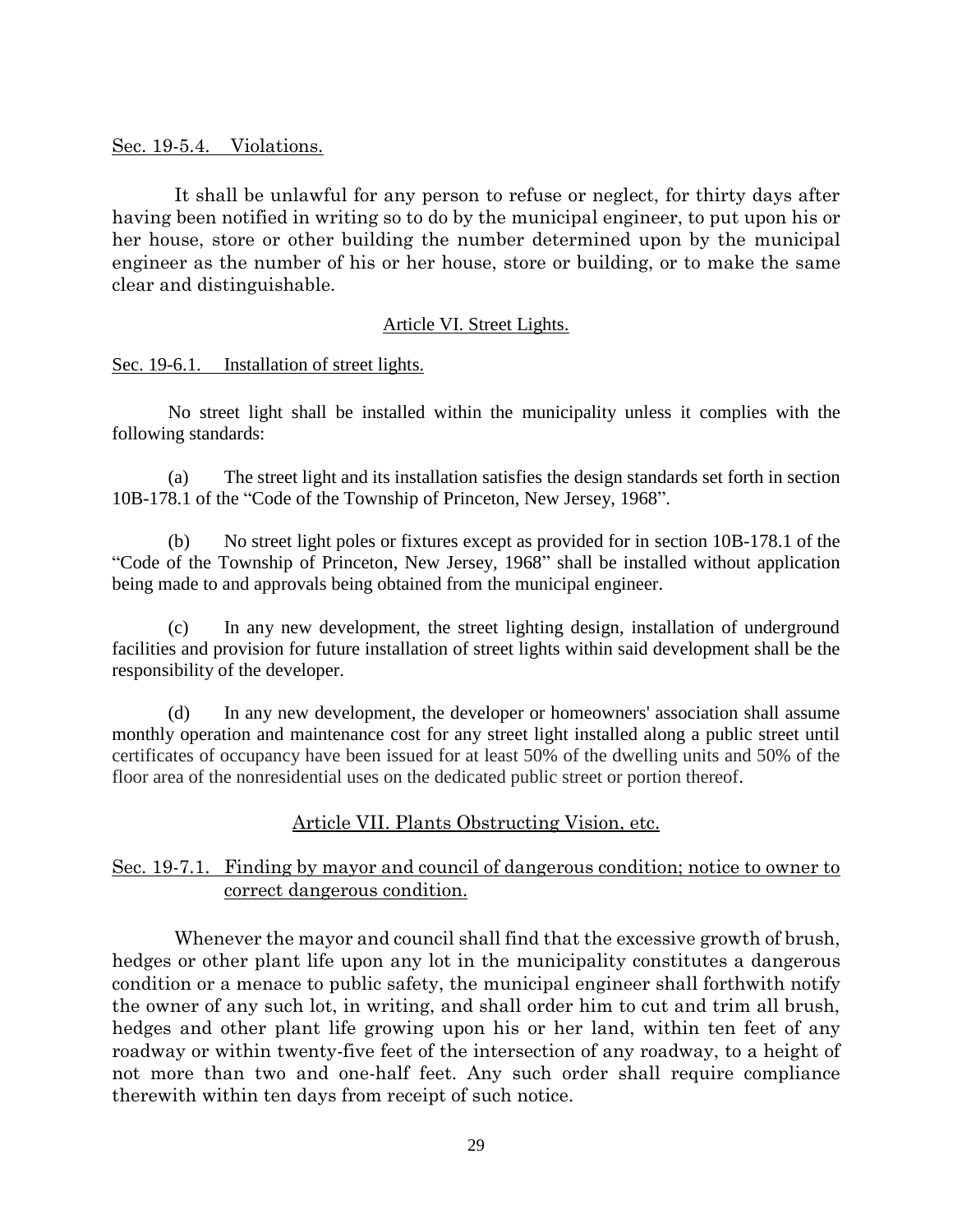#### Sec. 19-7.2. Municipal engineer to investigate and report on dangerous growths.

 The municipal engineer is hereby authorized and directed to investigate and, from time to time, to report to the mayor and council with respect to excessive growth of brush, hedges and other plant life within close proximity to the public highways of the municipality, which may constitute a dangerous condition or a menace to public safety.

## Sec. 19-7.3. Removal by municipality; costs of removal to be charged against and become lien on land.

 Whenever any person shall fail to comply with the written notice and order received from the municipal engineer within the period specified, the municipal engineer is authorized and empowered to enter the land abutting on the public highways and to cause such brush, hedges and plant life to be cut and trimmed in accordance with the requirements of such notice and order. Upon the completion of such cutting and trimming, the municipal engineer shall certify the cost thereof to the mayor and council, who shall examine the certificate, and if the same is found to be correct, the mayor and council shall cause such cost to be charged against the abutting land. If the cost certified by the municipal engineer should be found excessive, the mayor and council so charged shall cause the reasonable cost to be charged against such land. The amount so charged shall forthwith become a lien upon such land and shall be added to and form part of the taxes next to be assessed and levied upon such land, the same to bear interest at the same rate as other taxes, and shall be collected and enforced by the same officers and in the same manner as taxes.

#### Sec. 19-7.4. Effect of article upon certain provisions relative to shade trees.

 This article shall not be construed so as to require the cutting, trimming or felling of any shade tree regulated and controlled by chapter 22 of the "Code of the Township of Princeton, New Jersey, 1968".

#### Article VIII. Streets - Standard Specifications for Construction.

#### Sec. 19-8.1. General specifications for construction.

In addition to the specifications and standards for construction referred to in this chapter, chapter 22 of the "Code of the Township of Princeton, New Jersey, 1968" concerning trees and shrubs and chapter 5A.1. of the "Code of the Borough of Princeton, New Jersey, 1974" concerning construction code enforcement and inspections, all construction in the municipality involving road construction, concrete work, driveway aprons, clearance for sight distances, shared use path construction, storm pipe drainage construction, traffic control during construction, under drain-French drain systems, tree removal and street openings shall comply with the standard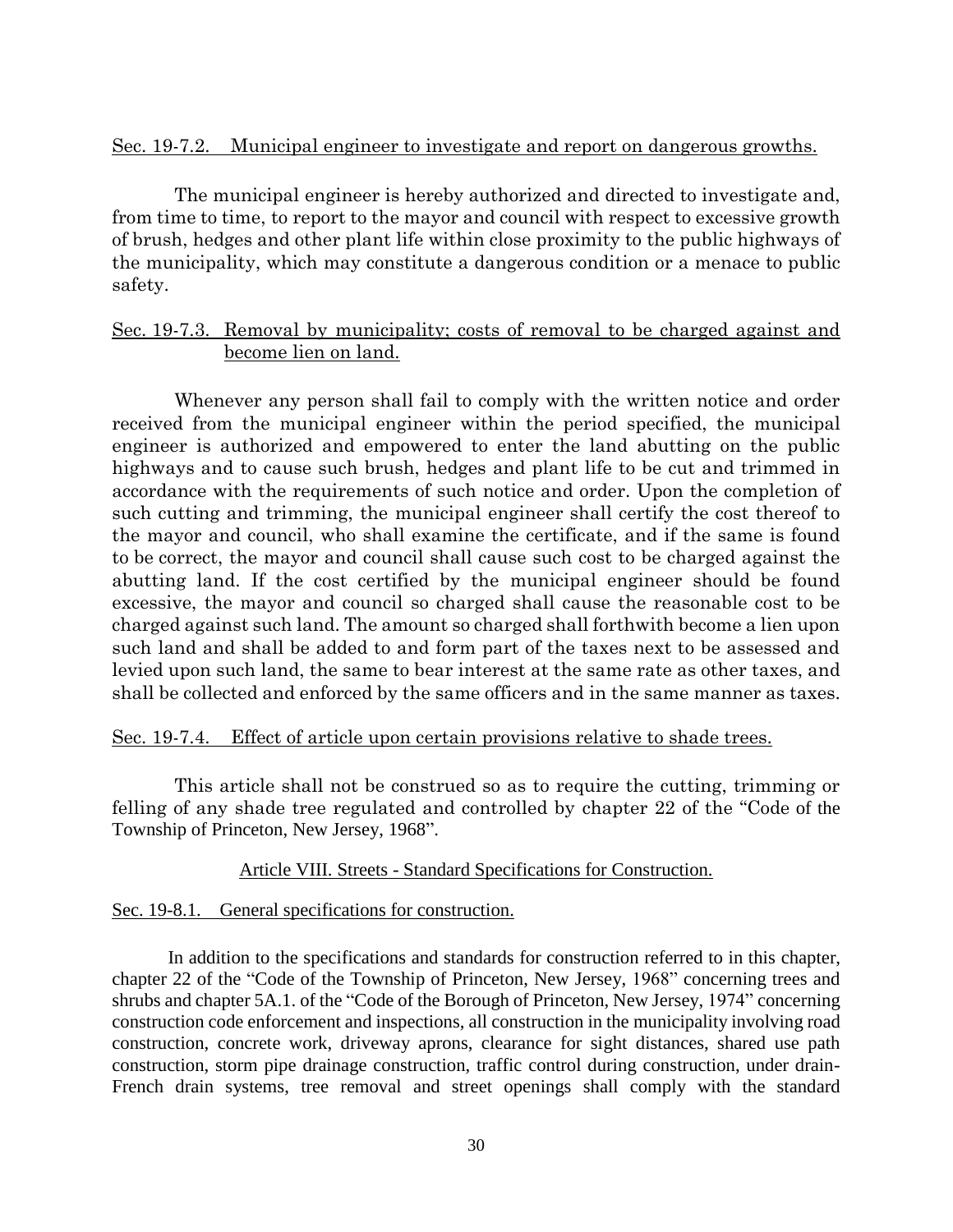specifications for construction adopted by the municipality as set forth in section 19-1.2A above and as directed by the municipal engineer.

#### Article IX. Construction, Repair and Maintenance of Sidewalks.

#### Sec. 19-9.1. Existing sidewalks - Responsibility of abutting property owners.

(a) It shall be the responsibility of any property owner, lessee, tenant, occupant or person in charge of said property, building, or structure abutting a sidewalk to maintain the area on both sides of said sidewalk, so as to prevent a hazard or nuisance to pedestrians using said sidewalk. This maintenance responsibility shall include, but not be limited to, the removal of weeds, brush, obnoxious growth, as well as routine cutting of grass up to the edge of the sidewalk pavement and to the edge of the roadway pavement.

(b) Said owner, lessee, tenant, occupant or person in charge of said property shall keep vegetation (i.e., hedges, trees, branches, shrubbery) trimmed to a distance of one foot laterally from the sidewalk and height of eight feet vertical from the sidewalk.

(c) No person shall sweep or deposit into any gutter, street, storm sewer inlet or other public place any accumulation of litter removed from any public or private sidewalk, path or driveway.

Failure of any person to maintain said areas described above shall permit the municipality to undertake said maintenance and assess the cost of same to the property owner as permitted by section 19-9.4 of this article.

#### Sec. 19-9.2. Same - Repair and reconstruction; exceptions.

(a) Generally. Unless otherwise specifically directed by the mayor and council for a specific municipal project, or as otherwise specifically provided in (b) below, any sidewalk that is in need of repair or reconstruction shall be repaired or reconstructed wholly at the cost of the owner of the real estate abutting such sidewalk in accordance with this article. If a specific repair or reconstruction is undertaken by the municipality for a given project, then the owner of the real estate abutting such sidewalk shall nonetheless be responsible thereafter for its maintenance, and any subsequent required repairs or reconstruction, as required in this article.

(b) Repairs necessitated by municipal trees.

(1) Notice. If any sidewalk is found to have been raised and/or damaged by municipally-owned trees, the owner of the property in front of which the sidewalk is located shall have the primary responsibility for notifying the municipal engineer in writing of the condition.

(2) Inspection. The municipal engineer shall perform an inspection of the sidewalk after receiving such notice and shall consult with the municipal arborist and/or the director of infrastructure and operations as to any remedial measures available to resolve the condition. The available remedies to be considered shall include but shall not be limited to removal of the tree and/or rerouting, replacing or grinding of the sidewalk.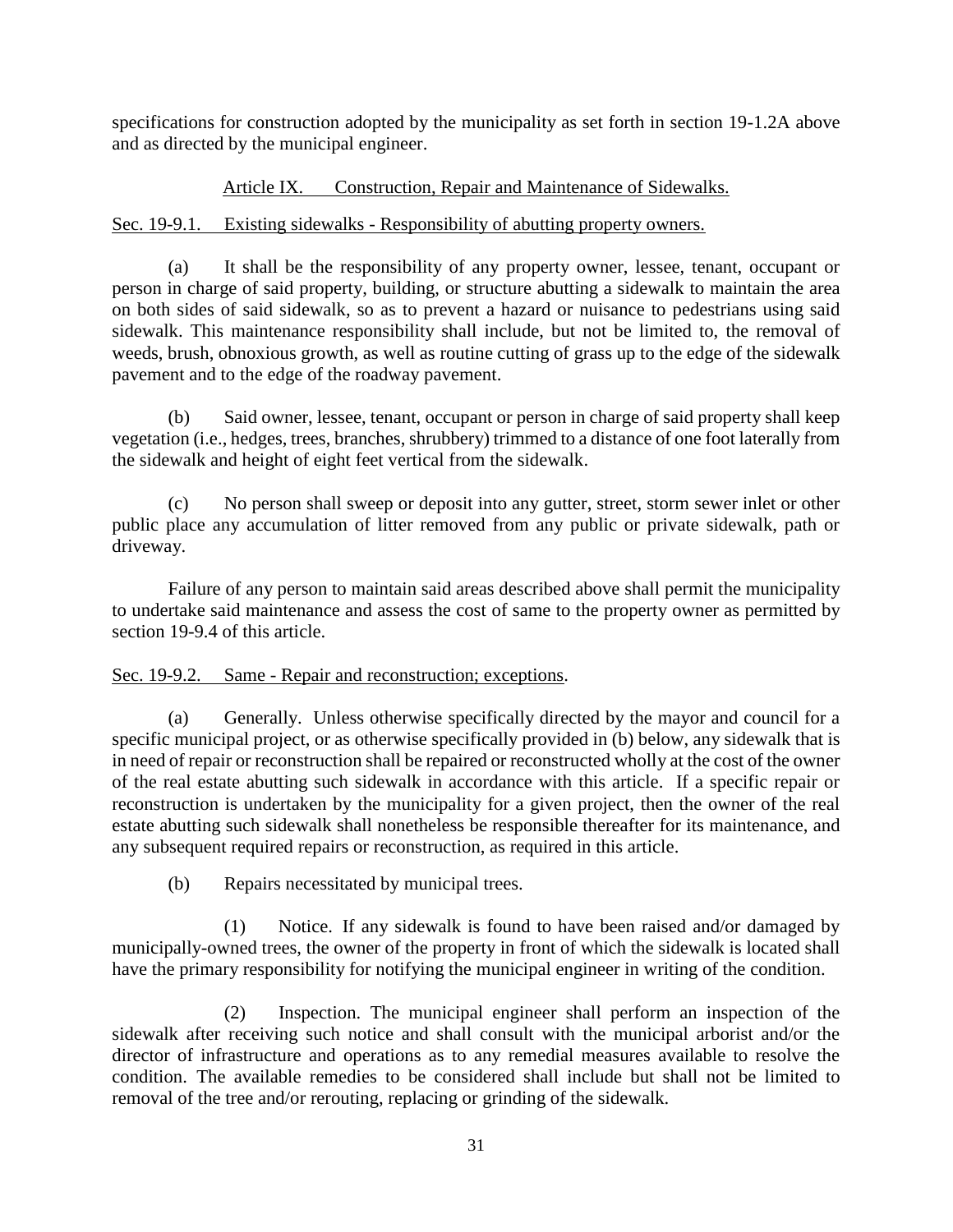(3) Remediation. Once the appropriate remedy is approved by the municipal engineer, he or she shall cause to be performed, all work necessary to implement the remedial measures as soon thereafter as is reasonably possible, subject to available funding.

(4) Cost of repair. The cost of any work done to remove, repair and/or replace the tree and/or sidewalk shall be borne by the municipality.

#### Sec. 19-9.3. Same - Specifications and standards; location, alignment and grade; inspection and approval.

Repair or reconstruction under this article shall be as directed by the municipal engineer and according to the applicable specifications and standards set forth in the Princeton Engineering Design Standards. Location, alignment and good grade of repair or construction work shall be determined in accordance with the provisions of section 19-9.9 below that are applicable to new sidewalks. Repair and reconstruction work shall be subject to the permitting, inspection and approval by the municipal engineer.

#### Sec. 19-9.4. Same - Notice to owner; municipality to do work upon failure of owner.

Whenever the municipality requires any improvement in accordance with this article where the cost is to be borne wholly by the abutting owner, the mayor and council shall cause a notice thereof to be given to the owners of all real estate affected thereby. Such notice shall contain a description of the property affected sufficient to identify it, a description of the improvement and notice that, unless such owner completes the improvement within sixty days after service of such notice, the municipality will make the improvement at the expense of the owner. Such notice shall be served and proof of service shall be filed in the manner provided by law. If the owner of any real estate affected by such improvement shall fail to make such improvement within the time and in the manner directed by such notice, the council may cause the improvement to be made under the supervision of the municipal engineer.

#### Sec. 19-9.5. Same - Assessment of costs; lien upon real estate; payment and collection.

Whenever the council shall make such repair or reconstruction or cause it to be made in cases where the cost is to be borne wholly by the abutting owner, the municipal engineer shall keep an accurate account of the cost thereof, shall assess such cost upon the several properties abutting the improvement in proportion to the respective frontages thereon and shall file a report thereof under oath with the municipal clerk. The council shall examine such report and, if properly made, shall confirm and file it with the officer charged with the collection of assessments. Before confirming the report, the council shall give notice to the owners named therein of the time and place fixed for examination of the report, which notice shall be serviced in the manner provided for by law. Such assessments shall bear interest from the time of confirmation at the same rate and with the same penalties for nonpayment as assessments for local improvements in the municipality, and from the confirmation thereof shall be a first and paramount lien upon the real estate assessed to the same extent, and be collected and enforced in the same manner as assessments for local improvements. The council may provide for the payment and collection of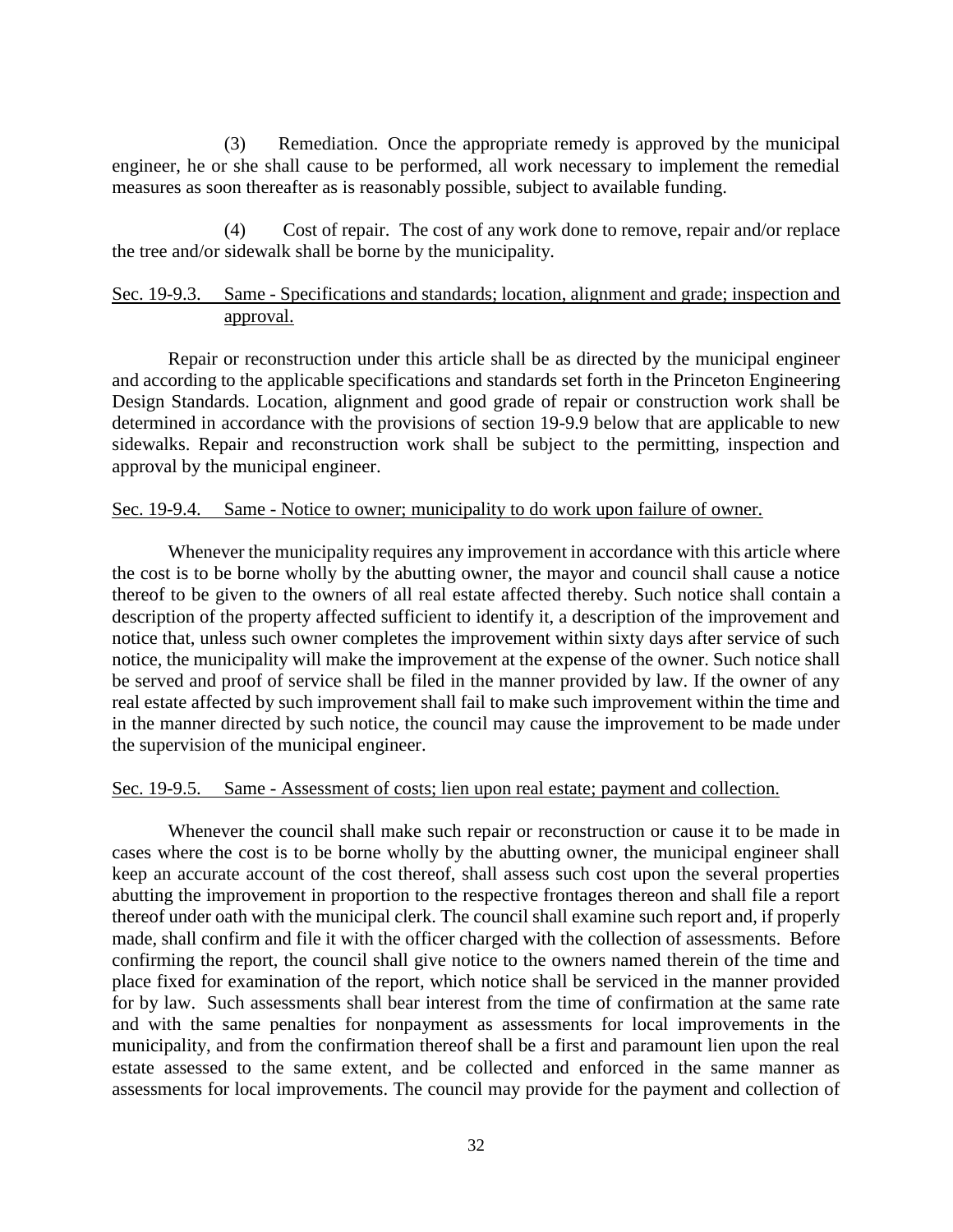such assessments in installments, if necessary, in the same manner and at the same rate of interest as assessments for local improvements are payable in installments in the municipality.

#### Sec. 19-9.6. Snow and ice on sidewalks and shared use paths to be removed or covered by owner or occupant of bordering premises.

Except as may otherwise be provided in section 19-9.7(a), the owner or occupant of premises abutting or bordering on sidewalks and shared use paths along public streets in the municipality shall remove or cause to be removed from the sidewalks in front of or bordering upon their premises all snow and ice within twenty-four hours after such snow shall have ceased falling thereon or after such ice shall have formed thereon. In the case of ice that may be so frozen as to make removal impracticable, the owner or occupant shall cause the same to be thoroughly covered with sand or other suitable material, within twenty-four hours after such ice shall have formed thereon.

In all residential land use zones, the owner or occupant, as appropriate, shall remove snow and ice from their sidewalk at a minimum width of four feet.

In all other land use zones, including but not limited to the Central Business District (CBD), the owner or occupant shall remove snow and ice from the building to the curb, or snow pile or bank at the curb created by municipal snow removal operations. The owner or occupant in the CBD shall pile the snow in the area(s) designated for same by the municipality.

In all zones, the owner or occupant must remove snow and ice from the entire width of any handicap ramps abutting street corner locations.

#### Sec. 19-9.7. Authority of public works to remove snow and ice from sidewalks; cost to become lien on bordering real estate; enforcement.

(a) The municipality has the right to remove snow at its own cost from certain sidewalks when it deems it to be in the public interest to do so.

(b) In case snow or ice shall not be removed or such ice shall not be covered as provided in the preceding section, the owner or occupant, as the case may be, shall be in violation of said section.

(c) The police department shall be responsible for enforcing the provisions of this article and said violator shall be subject to such penalties provided for in section 1-6 of this Code.

(d) In addition to the right of the municipality to issue a summons and complaint in municipal court, the director of public works shall have the authority to direct the removal or covering. In such event, the cost of such work shall be certified by the director of public works to the council, which shall examine such certification and, if found to be correct, shall cause such cost to be charged against the real estate abutting or bordering upon the sidewalks. The amount so charged shall become a lien and tax upon such real estate, and shall be added to and be part of the